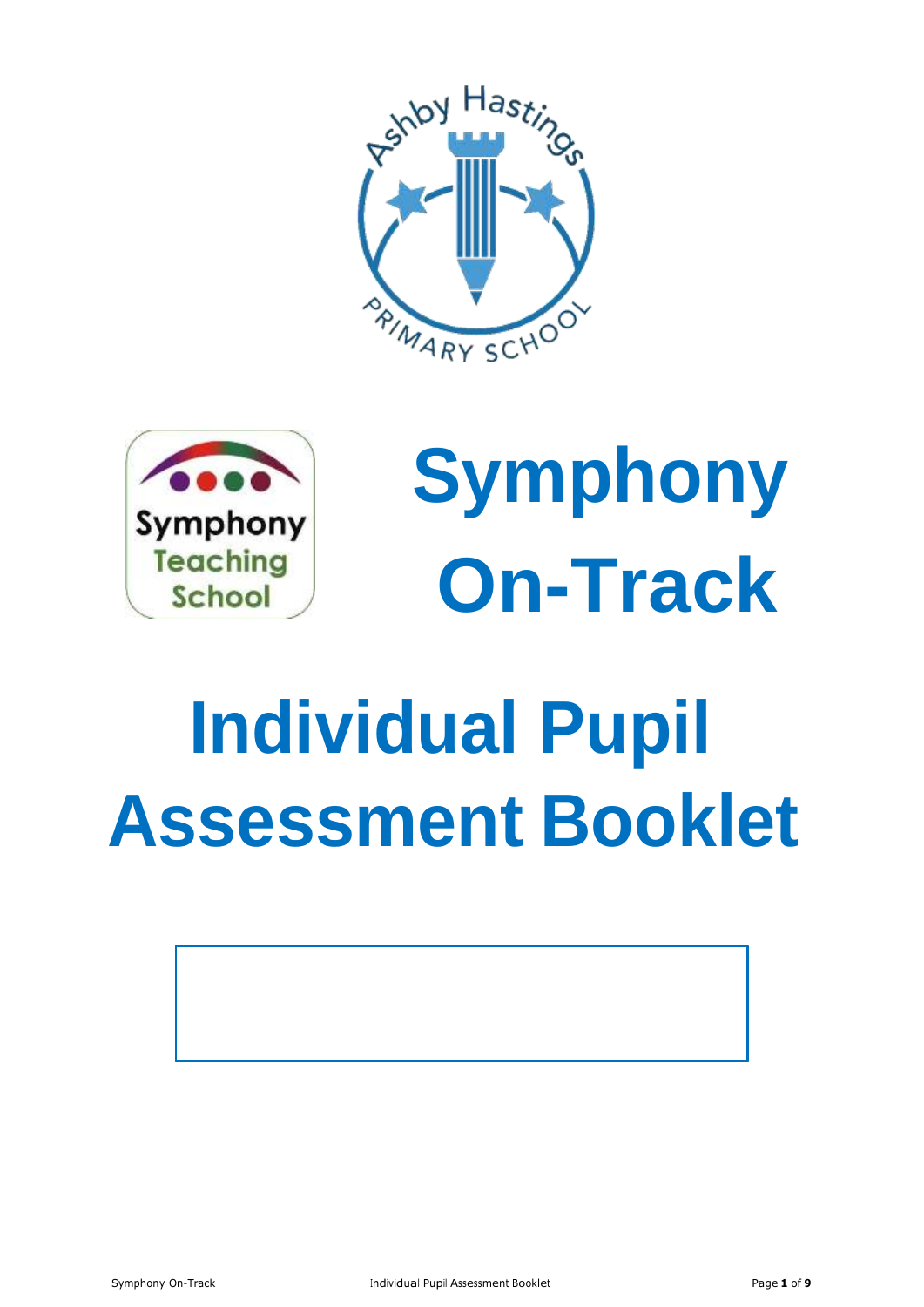### **Guide to using Symphony On-Track**

## **Meeting the Expected Standard (EXS)**

Teachers use the descriptors to measure the extent to which pupils are 'on track' to achieve the end ofyear expected standard.

## **Working Towards the Standard (WTS)**

If pupils are not judged to be securely reaching the expected standard by the end of the year, they areworking towards the expected standard (WTS). They should look to previous year group(s) expected standards and the National Curriculum to plan appropriate learning for these pupils. The Symphony Learning Framework also provides guidance for meeting the needs of pupils working below their own year group expectations.

### **Working at Greater Depth (GDS)**

If pupils are judged to be secure at the expected standard (have achieved all end of year expectations) and they have secured the majority of the following year group descriptors, they can bedefined as working at Greater Depth or Mastery (GDS). The Symphony Learning Framework provides guidance for meeting the needs of pupils working beyond their own year group expectations.

# **Practicalities of using Symphony On-Track**

- **It is entirely reasonable to judge a child as at the expected standard (EXS) as long as they have secured at least 80% of the descriptors, especially as, for example, children do not need to get every mark in the KS2 SATs papers to be judged as expected; therefore, the same should be true of Teacher Assessments. A small number of recognised special considerations, such as a pupil having dyslexia, should not be usedas a limiting factor in assessing a child as EXS.**
- **At the end of the year (i.e. summer assessment), teachers should highlight the EXS statements for each child (the vast majority will be on their current year group page butfor WTS / GDS pupils, different year groups will be highlighted). Teachers may wish to highlight descriptors achieved as the year progresses but an end of year highlighted sheet/s should be completed for transition to the next year group.**
- **It is however essential for teachers to be aware of 'gaps' in highlighted statements for apupil, as these will need to be achieved by pupils before the next equivalent EXS descriptor is highlighted.**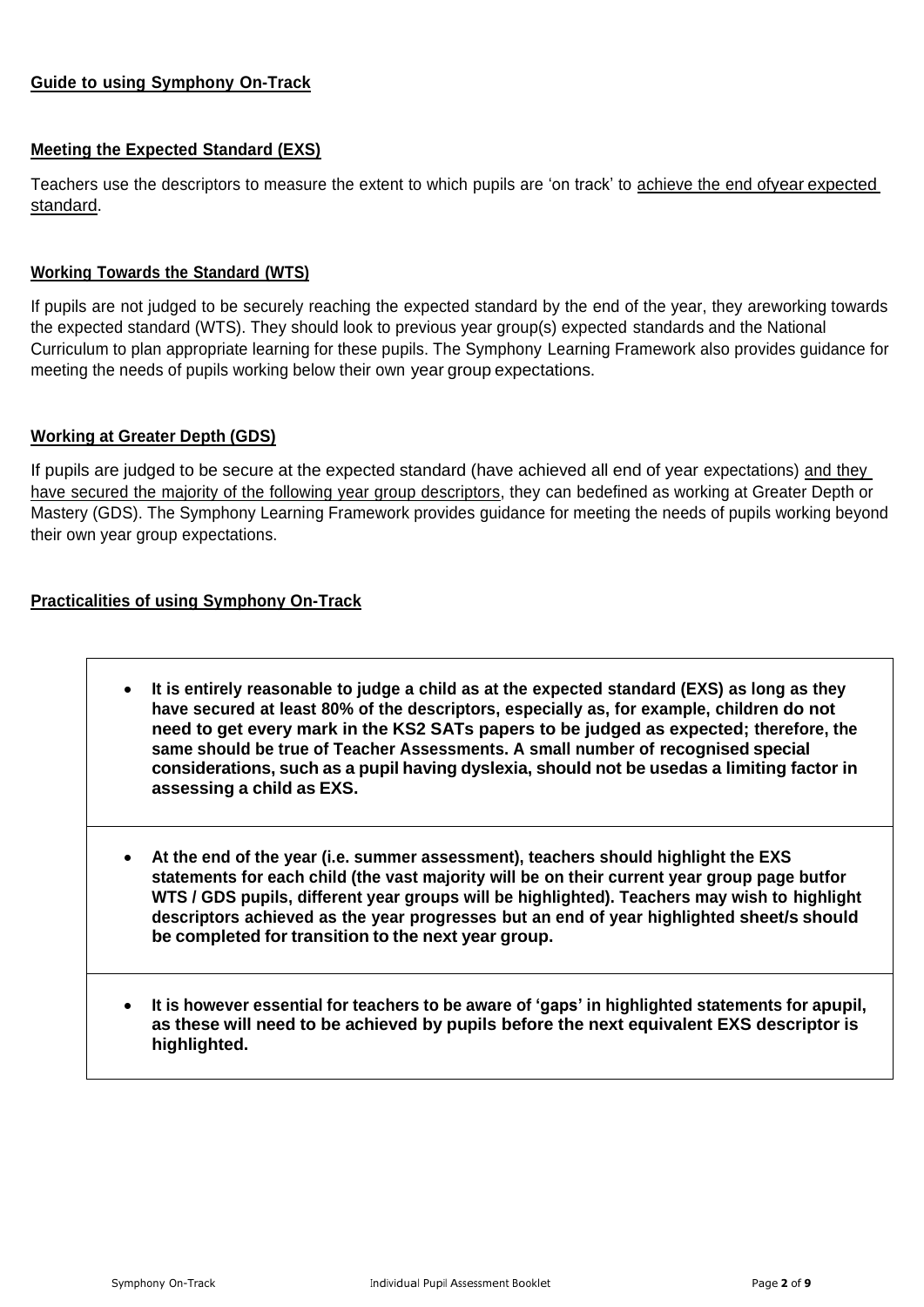# School Logo Symphony On-Track

 $\begin{picture}(20,20) \put(0,0){\line(1,0){10}} \put(0,0){\line(1,0){10}} \put(0,0){\line(1,0){10}} \put(0,0){\line(1,0){10}} \put(0,0){\line(1,0){10}} \put(0,0){\line(1,0){10}} \put(0,0){\line(1,0){10}} \put(0,0){\line(1,0){10}} \put(0,0){\line(1,0){10}} \put(0,0){\line(1,0){10}} \put(0,0){\line(1,0){10}} \put(0,0){\line(1,0){10}} \put(0,$ 

|                                                                                                                                                                                                                                                                                                                                                                                                                                                                                                                                                                                                                                                                                                                                                                                                                                                                                                                                                                                                                                                                                                                                                                                                                                                                                                                                                                                                                                                                                                                                                                                                                                             | <b>Child's Name</b>                                                                                                                                                                                                                                                                                                                                                                                                                                                                                                                                                  |                                                                                                                                                                                                                                                                                                                                                                                                                                                                                                                                                                                                                                                                                                                                                                                                                                                                                                                                                                                                                                                                                                  |                                                                                                                                                                                                                                                                        |                                                                                                                                                                                                                                                                                                                                                      | End of previous year                                                                                                                                                                                                                                                                                                                                                                                                                                                                                                                                                                                                                                                                                                                                                                                                                                                                                                                                                                                                                                                                                                                                                                                                                                                                                                                                                                                                                                                                                                                                                                                                       |               |
|---------------------------------------------------------------------------------------------------------------------------------------------------------------------------------------------------------------------------------------------------------------------------------------------------------------------------------------------------------------------------------------------------------------------------------------------------------------------------------------------------------------------------------------------------------------------------------------------------------------------------------------------------------------------------------------------------------------------------------------------------------------------------------------------------------------------------------------------------------------------------------------------------------------------------------------------------------------------------------------------------------------------------------------------------------------------------------------------------------------------------------------------------------------------------------------------------------------------------------------------------------------------------------------------------------------------------------------------------------------------------------------------------------------------------------------------------------------------------------------------------------------------------------------------------------------------------------------------------------------------------------------------|----------------------------------------------------------------------------------------------------------------------------------------------------------------------------------------------------------------------------------------------------------------------------------------------------------------------------------------------------------------------------------------------------------------------------------------------------------------------------------------------------------------------------------------------------------------------|--------------------------------------------------------------------------------------------------------------------------------------------------------------------------------------------------------------------------------------------------------------------------------------------------------------------------------------------------------------------------------------------------------------------------------------------------------------------------------------------------------------------------------------------------------------------------------------------------------------------------------------------------------------------------------------------------------------------------------------------------------------------------------------------------------------------------------------------------------------------------------------------------------------------------------------------------------------------------------------------------------------------------------------------------------------------------------------------------|------------------------------------------------------------------------------------------------------------------------------------------------------------------------------------------------------------------------------------------------------------------------|------------------------------------------------------------------------------------------------------------------------------------------------------------------------------------------------------------------------------------------------------------------------------------------------------------------------------------------------------|----------------------------------------------------------------------------------------------------------------------------------------------------------------------------------------------------------------------------------------------------------------------------------------------------------------------------------------------------------------------------------------------------------------------------------------------------------------------------------------------------------------------------------------------------------------------------------------------------------------------------------------------------------------------------------------------------------------------------------------------------------------------------------------------------------------------------------------------------------------------------------------------------------------------------------------------------------------------------------------------------------------------------------------------------------------------------------------------------------------------------------------------------------------------------------------------------------------------------------------------------------------------------------------------------------------------------------------------------------------------------------------------------------------------------------------------------------------------------------------------------------------------------------------------------------------------------------------------------------------------------|---------------|
| Teacher(s)                                                                                                                                                                                                                                                                                                                                                                                                                                                                                                                                                                                                                                                                                                                                                                                                                                                                                                                                                                                                                                                                                                                                                                                                                                                                                                                                                                                                                                                                                                                                                                                                                                  |                                                                                                                                                                                                                                                                                                                                                                                                                                                                                                                                                                      | <b>Yr Group</b>                                                                                                                                                                                                                                                                                                                                                                                                                                                                                                                                                                                                                                                                                                                                                                                                                                                                                                                                                                                                                                                                                  | <b>EYFS</b><br>Emerging                                                                                                                                                                                                                                                | Reading                                                                                                                                                                                                                                                                                                                                              | Writing                                                                                                                                                                                                                                                                                                                                                                                                                                                                                                                                                                                                                                                                                                                                                                                                                                                                                                                                                                                                                                                                                                                                                                                                                                                                                                                                                                                                                                                                                                                                                                                                                    | <b>Number</b> |
|                                                                                                                                                                                                                                                                                                                                                                                                                                                                                                                                                                                                                                                                                                                                                                                                                                                                                                                                                                                                                                                                                                                                                                                                                                                                                                                                                                                                                                                                                                                                                                                                                                             |                                                                                                                                                                                                                                                                                                                                                                                                                                                                                                                                                                      | Pre Y1                                                                                                                                                                                                                                                                                                                                                                                                                                                                                                                                                                                                                                                                                                                                                                                                                                                                                                                                                                                                                                                                                           | <b>Expected</b><br><b>Exceeding</b>                                                                                                                                                                                                                                    |                                                                                                                                                                                                                                                                                                                                                      |                                                                                                                                                                                                                                                                                                                                                                                                                                                                                                                                                                                                                                                                                                                                                                                                                                                                                                                                                                                                                                                                                                                                                                                                                                                                                                                                                                                                                                                                                                                                                                                                                            |               |
|                                                                                                                                                                                                                                                                                                                                                                                                                                                                                                                                                                                                                                                                                                                                                                                                                                                                                                                                                                                                                                                                                                                                                                                                                                                                                                                                                                                                                                                                                                                                                                                                                                             | For pupils not meeting Year 1 Standards                                                                                                                                                                                                                                                                                                                                                                                                                                                                                                                              |                                                                                                                                                                                                                                                                                                                                                                                                                                                                                                                                                                                                                                                                                                                                                                                                                                                                                                                                                                                                                                                                                                  |                                                                                                                                                                                                                                                                        |                                                                                                                                                                                                                                                                                                                                                      |                                                                                                                                                                                                                                                                                                                                                                                                                                                                                                                                                                                                                                                                                                                                                                                                                                                                                                                                                                                                                                                                                                                                                                                                                                                                                                                                                                                                                                                                                                                                                                                                                            |               |
| Reading                                                                                                                                                                                                                                                                                                                                                                                                                                                                                                                                                                                                                                                                                                                                                                                                                                                                                                                                                                                                                                                                                                                                                                                                                                                                                                                                                                                                                                                                                                                                                                                                                                     | Writing                                                                                                                                                                                                                                                                                                                                                                                                                                                                                                                                                              |                                                                                                                                                                                                                                                                                                                                                                                                                                                                                                                                                                                                                                                                                                                                                                                                                                                                                                                                                                                                                                                                                                  |                                                                                                                                                                                                                                                                        |                                                                                                                                                                                                                                                                                                                                                      | <b>Maths</b>                                                                                                                                                                                                                                                                                                                                                                                                                                                                                                                                                                                                                                                                                                                                                                                                                                                                                                                                                                                                                                                                                                                                                                                                                                                                                                                                                                                                                                                                                                                                                                                                               |               |
| The Pupil Can<br>Phonics<br>Continue a rhyming string<br>$\bullet$<br>Segment the sounds in simple wordsand<br>$\bullet$<br>blend them together<br>Show which letters represent some ofthe<br>$\bullet$<br>sounds<br>Hear and say the initial sound in words<br>٠<br>Begin to decode phase 2 CVC wordsand<br>$\bullet$<br>simple sentences<br>Use phonic knowledge to decode<br>regular words and read them aloud<br>accurately<br>Begin to decode words and simple<br>sentences with phonics phase 2/3<br>Hear and say the final sounds in words<br>Hear and say other sounds within<br>words<br>Reading<br>Listen to stories with increasing<br>$\bullet$<br>attention and recall<br>Describe main story settings, eventsand<br>principal characters<br>Show that print carries meaning and, in<br>English, is read from left to right andtop to<br>bottom<br>Enjoy an increasing range of books<br>Use vocabulary and forms of speechthat<br>are increasingly influenced by their<br>experiences of books<br>Show that information can be retrieved<br>from books and computers<br>Listen to stories accurately,<br>$\bullet$<br>anticipating key events<br>Listen to stories accurately anticipating key<br>events and respondsto what they hear with<br>relevant comments, questions and actions<br>Read and understand simple sentences<br>using Phase 3/4 phonemesand tricky<br>words<br>Demonstrate understanding when<br>talking with others about what they have<br>read<br>Answer 'how' and 'why' questions<br>about their experiences and in<br>response to stories and events<br>Read some common irregular words<br>phase 2/3 | The Pupil Can<br>Writing (including use of Phonics)<br>$\bullet$<br>draw, paint and write<br>$\bullet$<br>$\bullet$<br>$\bullet$<br>as labels and captions<br>$\bullet$<br>spaces<br>$\bullet$<br>meaningful contexts<br>$\bullet$<br>sounds<br>$\bullet$<br>Phase 2/3 phonics.<br>$\bullet$<br>about<br>$\bullet$<br>adult e.g. It is red<br>$\bullet$<br>others<br>$\bullet$<br>sentence<br>$\bullet$<br>sentence<br>Handwriting<br>$\bullet$<br>hand<br>$\bullet$<br>retrace vertical lines<br>$\bullet$<br>$\bullet$<br>control<br>$\bullet$<br>correctly formed | Sometime give meaning to marksthey<br>Use some clearly identifiable letters to<br>communicate meaning, representingsome<br>sounds correctly and in sequence<br>Can segment the sounds in simple<br>words and blend them together towrite<br>VC, CVC, CCVC and CVCC words<br>Write their own name and other thingssuch<br>Sometimes use awareness of finger<br>Attempt to write short sentences in<br>Use their phonic knowledge to write<br>words in ways which match their spoken<br>Write some irregular common wordsfrom<br>Say out loud what they are going towrite<br>Write a simple 3-word sentence toldby<br>Write simple sentences and phrases<br>which can be read by themselves and<br>Sometimes use a capital letter for startof a<br>Sometimes use a full stop at the endof a<br>Show a preference for a dominant<br>Begin to use anticlockwise movementand<br>Begin to form recognisable letters<br>Hold a pencil near point between first two<br>fingers and thumb and use it with good<br>Use a pencil and holds it effectively toform<br>recognisable letters, some of which are | The Pupil Can<br>$\bullet$<br>$\bullet$<br>$\bullet$<br>$\bullet$<br>$\bullet$<br>$\bullet$<br>$\bullet$<br>$\bullet$<br>$\bullet$<br>$\bullet$<br>$\bullet$<br>$\bullet$<br>$\bullet$<br>Measurement<br>$\bullet$<br>$\bullet$<br>$\bullet$<br>$\bullet$<br>$\bullet$ | Number and Place Value<br>number<br>20<br>(exceeding)<br>beyond<br>Count in 2s and 10s<br>correct symbols<br>Addition & Subtraction<br>the answer<br>addition and subtraction sign<br>addition number facts to 10<br>(add, take away)<br>Multiplication, Division & Fractions<br>Properties of Shape<br>Position & Direction<br>top, next to, under) | Can place 0-20 in order and say which<br>one more or one less than a given numberup to<br>Count to and cross 20, forwards and backwards<br>beginning with 0 or 1 from any given number<br>Accurately count 1:1 objects to 10 and<br>Write numerals to 20 with some reversal.<br>begin to record a number sentence with<br>Recognise odd and even numbers<br>Using quantities and objects add and subtract two<br>single-digit numbers and counton or back to find<br>Beginning to have an awareness of the<br>In practical situations, begin to know their<br>In practical activities and discussion, use the<br>vocabulary involved in adding and subtracting<br>In practical situations they solve problems,<br>including doubling, halving and sharing<br>Uses everyday language related to time<br>Orders two or three items by length or height<br>Uses familiar objects and common shapes to<br>create and recreate patterns and build models<br>Orders two items by weight or capacity<br>Uses everyday language to talk about size, weight,<br>capacity, time and money to compare quantities<br>and objects and to solve problems<br>Use the vocabulary related to money e.g.coin,<br>penny, pence, pound, total, cost, change<br>Beginning to use mathematical names for 'solid'<br>3D shapes (including cube, cuboid, sphere,<br>cylinder, cone, pyramid) and 'flat' 2D shapes<br>(including circle, triangle, square, oblong, oval) and<br>mathematical terms to describe shapes<br>Selects a particular named shape<br>Uses everyday language to talk about position<br>and distance (near, far, in front, on |               |

#### On track to achieve **WTS, EXS or GDS** at the end of the year

To be considered for GDS, children must securely achieve all end of year expectations and the majority of the following year (Yr1)

### **TERMLY TRACKING**

#### Actual Termly **Standardised Scores**

| Reading |        |        | Writing |               |               | <b>Maths</b> |        |        |
|---------|--------|--------|---------|---------------|---------------|--------------|--------|--------|
| Autumn  | Spring | Summer | Autumn  | <b>Spring</b> | <b>Summer</b> | Autumn       | Spring | Summer |
|         |        |        |         |               |               |              |        |        |
|         |        |        |         |               |               |              |        |        |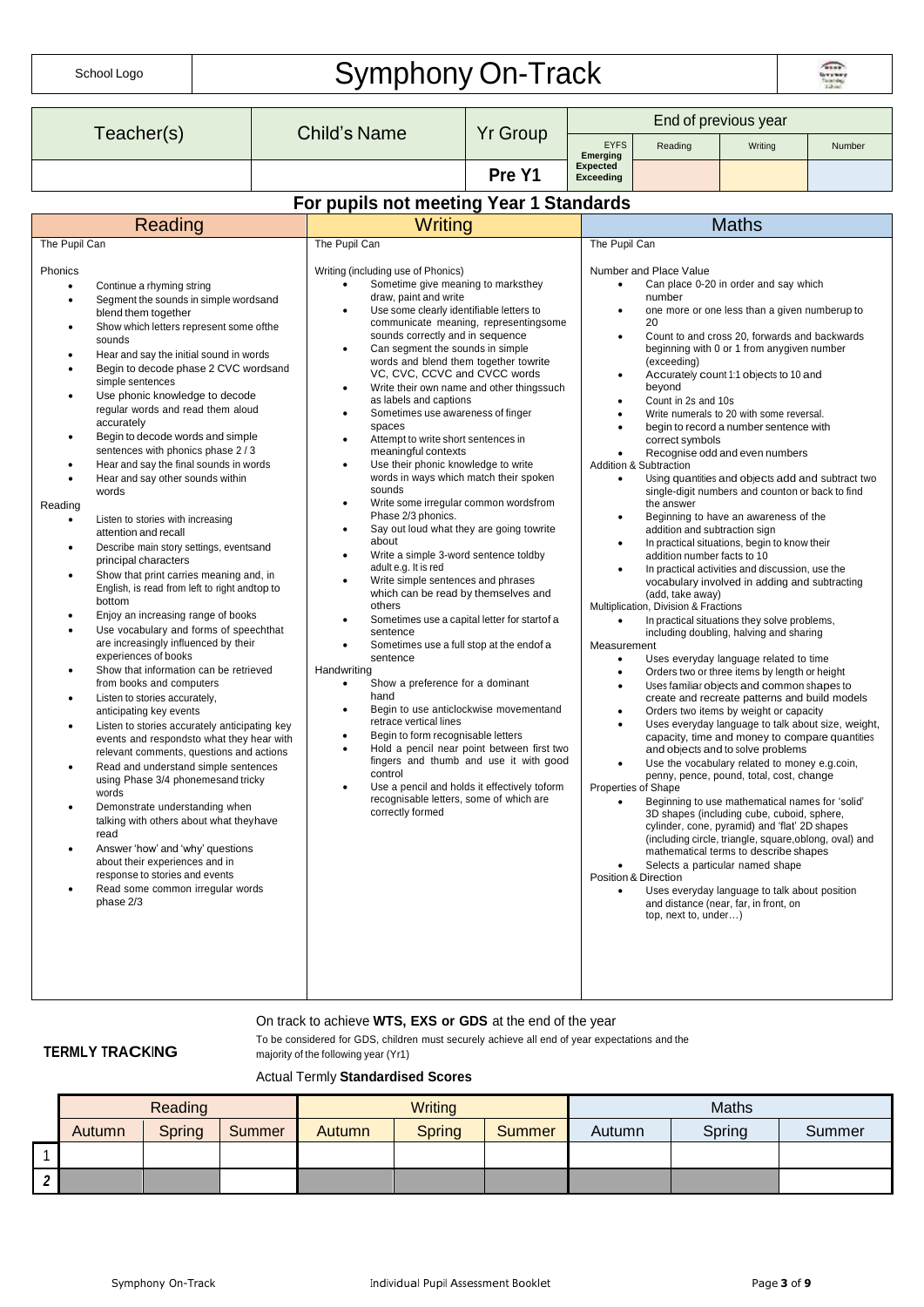# School Logo | Symphony On-Track

|                                                                                                                                                                                                                                                                                                                                                                                                                                                                                                                                                                                                                                                                                                                                                                                                                                                                                                                                                                                                                                                                                                                                                                                                                                                                                                                                                                                                                             | <b>Child's Name</b>                                                                                                                                                                                                                                                                                                                                                                                                                                                                                                                                                                                                                                                                                                                                                                                                                                                                                                                                                                                                                                                                                                                                                                                                                                                                                                                                                                                                                                                                                                                                                                                                                                                                                                                                                                                                                                         | <b>Yr Group</b> |                                                             | End of previous year                                                                                                                                                                                                                                                          |                                                                                                                                                                                                                                                                                                                                                                                               |                                                                                                                                                                                                                                                                                                                                                                                                                                                                                                                                                                                                                                                                                                                                                                                                                                                                                                                                                                                                                                                                                                                                                                                                                                                                                                                                                                                                                                                                                                                                                                                                                                                                                                                                                             |        |
|-----------------------------------------------------------------------------------------------------------------------------------------------------------------------------------------------------------------------------------------------------------------------------------------------------------------------------------------------------------------------------------------------------------------------------------------------------------------------------------------------------------------------------------------------------------------------------------------------------------------------------------------------------------------------------------------------------------------------------------------------------------------------------------------------------------------------------------------------------------------------------------------------------------------------------------------------------------------------------------------------------------------------------------------------------------------------------------------------------------------------------------------------------------------------------------------------------------------------------------------------------------------------------------------------------------------------------------------------------------------------------------------------------------------------------|-------------------------------------------------------------------------------------------------------------------------------------------------------------------------------------------------------------------------------------------------------------------------------------------------------------------------------------------------------------------------------------------------------------------------------------------------------------------------------------------------------------------------------------------------------------------------------------------------------------------------------------------------------------------------------------------------------------------------------------------------------------------------------------------------------------------------------------------------------------------------------------------------------------------------------------------------------------------------------------------------------------------------------------------------------------------------------------------------------------------------------------------------------------------------------------------------------------------------------------------------------------------------------------------------------------------------------------------------------------------------------------------------------------------------------------------------------------------------------------------------------------------------------------------------------------------------------------------------------------------------------------------------------------------------------------------------------------------------------------------------------------------------------------------------------------------------------------------------------------|-----------------|-------------------------------------------------------------|-------------------------------------------------------------------------------------------------------------------------------------------------------------------------------------------------------------------------------------------------------------------------------|-----------------------------------------------------------------------------------------------------------------------------------------------------------------------------------------------------------------------------------------------------------------------------------------------------------------------------------------------------------------------------------------------|-------------------------------------------------------------------------------------------------------------------------------------------------------------------------------------------------------------------------------------------------------------------------------------------------------------------------------------------------------------------------------------------------------------------------------------------------------------------------------------------------------------------------------------------------------------------------------------------------------------------------------------------------------------------------------------------------------------------------------------------------------------------------------------------------------------------------------------------------------------------------------------------------------------------------------------------------------------------------------------------------------------------------------------------------------------------------------------------------------------------------------------------------------------------------------------------------------------------------------------------------------------------------------------------------------------------------------------------------------------------------------------------------------------------------------------------------------------------------------------------------------------------------------------------------------------------------------------------------------------------------------------------------------------------------------------------------------------------------------------------------------------|--------|
| Teacher(s)                                                                                                                                                                                                                                                                                                                                                                                                                                                                                                                                                                                                                                                                                                                                                                                                                                                                                                                                                                                                                                                                                                                                                                                                                                                                                                                                                                                                                  |                                                                                                                                                                                                                                                                                                                                                                                                                                                                                                                                                                                                                                                                                                                                                                                                                                                                                                                                                                                                                                                                                                                                                                                                                                                                                                                                                                                                                                                                                                                                                                                                                                                                                                                                                                                                                                                             |                 |                                                             | <b>EYFS</b><br>Emerging                                                                                                                                                                                                                                                       | Reading                                                                                                                                                                                                                                                                                                                                                                                       | Writing                                                                                                                                                                                                                                                                                                                                                                                                                                                                                                                                                                                                                                                                                                                                                                                                                                                                                                                                                                                                                                                                                                                                                                                                                                                                                                                                                                                                                                                                                                                                                                                                                                                                                                                                                     | Number |
|                                                                                                                                                                                                                                                                                                                                                                                                                                                                                                                                                                                                                                                                                                                                                                                                                                                                                                                                                                                                                                                                                                                                                                                                                                                                                                                                                                                                                             |                                                                                                                                                                                                                                                                                                                                                                                                                                                                                                                                                                                                                                                                                                                                                                                                                                                                                                                                                                                                                                                                                                                                                                                                                                                                                                                                                                                                                                                                                                                                                                                                                                                                                                                                                                                                                                                             |                 | 1                                                           | <b>Expected</b><br><b>Exceeding</b>                                                                                                                                                                                                                                           |                                                                                                                                                                                                                                                                                                                                                                                               |                                                                                                                                                                                                                                                                                                                                                                                                                                                                                                                                                                                                                                                                                                                                                                                                                                                                                                                                                                                                                                                                                                                                                                                                                                                                                                                                                                                                                                                                                                                                                                                                                                                                                                                                                             |        |
|                                                                                                                                                                                                                                                                                                                                                                                                                                                                                                                                                                                                                                                                                                                                                                                                                                                                                                                                                                                                                                                                                                                                                                                                                                                                                                                                                                                                                             | End of Year Expected Standard (the child must have secured all EYFS ELGs in related subjects)                                                                                                                                                                                                                                                                                                                                                                                                                                                                                                                                                                                                                                                                                                                                                                                                                                                                                                                                                                                                                                                                                                                                                                                                                                                                                                                                                                                                                                                                                                                                                                                                                                                                                                                                                               |                 |                                                             |                                                                                                                                                                                                                                                                               |                                                                                                                                                                                                                                                                                                                                                                                               |                                                                                                                                                                                                                                                                                                                                                                                                                                                                                                                                                                                                                                                                                                                                                                                                                                                                                                                                                                                                                                                                                                                                                                                                                                                                                                                                                                                                                                                                                                                                                                                                                                                                                                                                                             |        |
| Reading                                                                                                                                                                                                                                                                                                                                                                                                                                                                                                                                                                                                                                                                                                                                                                                                                                                                                                                                                                                                                                                                                                                                                                                                                                                                                                                                                                                                                     | Writing                                                                                                                                                                                                                                                                                                                                                                                                                                                                                                                                                                                                                                                                                                                                                                                                                                                                                                                                                                                                                                                                                                                                                                                                                                                                                                                                                                                                                                                                                                                                                                                                                                                                                                                                                                                                                                                     |                 |                                                             |                                                                                                                                                                                                                                                                               | <b>Maths</b>                                                                                                                                                                                                                                                                                                                                                                                  |                                                                                                                                                                                                                                                                                                                                                                                                                                                                                                                                                                                                                                                                                                                                                                                                                                                                                                                                                                                                                                                                                                                                                                                                                                                                                                                                                                                                                                                                                                                                                                                                                                                                                                                                                             |        |
| By the end of Y1, a child should be able to<br>read all common graphemesand read<br>unfamiliar words containingthese<br>graphemes, accurately and without undue<br>hesitation by soundingthem out in books<br>that are matched closely to the level of<br>word reading knowledge<br>The pupil can:<br>read many common words<br>containing GPCs taught so far(eg<br>shout, hand, stop, or dream)<br>without needing to blend the<br>sounds out loud first<br>Read common exception words(eg<br>$\bullet$<br>you, could, many or people)<br>securely, easily and automatically<br>read words with suffixes with<br>$\bullet$<br>support to build on the root<br>words that can be read<br>already;<br>retell some familiar stories that have<br>$\bullet$<br>been read and discussed with them<br>or that they have acted out;<br>listen to stories, poems and non-<br>$\bullet$<br>fiction that cannot yet be read<br>independently;<br>understand how written language<br>$\bullet$<br>can be structured such as how to<br>build surprise innarratives and the<br>characteristic features of non-<br>fiction; and<br>take part in a discussion,<br>$\bullet$<br>considering the opinions of<br>others, with support.<br>Predict what might happen on the<br>$\bullet$<br>basis of what has been readso far<br>Can answer simple<br>$\bullet$<br>questions/find information in<br>response to a direct, literal<br>question | The pupil can:<br>• write sentences in order to create short<br>narratives and non-fiction texts.<br>• use some features of different text types<br>(although these may not be consistent).<br>• reread their writing to check that it makessense<br>and make suggested changes.<br>• use adjectives to describe.<br>• use repetition for description e.g. a lean cat, a<br>mean cat. A green dragon, a fierydragon.<br>• use similes using 'as' e.g. as tall as a house, as<br>red as an apple.<br>• use simple sentence structures e.g. I played in the<br>playground at lunchtime.<br>• use joining words (conjunctions) 'and, 'but' or 'so'<br>to link ideas and sentences and to form<br>compound sentences e.g. The children played<br>on the swings and slid down the slide.<br>• Has an awareness of:<br>o capital letters for names, places, the days of the<br>week and the personal pronoun 'l'<br>$\circ$ finger spaces<br>o full stops to end sentences<br>o capital letters to start sentences<br>o question marks<br>o exclamation marks<br>• spell most words containing previously taught<br>phonemes and GPCs accurately.<br>• Begin to spell most Y1 common exception<br>words and days of the week accurately (from<br>English Appendix 1).<br>• use -s and -es to form regular plurals correctly (e.g.<br>dogs, churches) and third person singular marker<br>for verbs e.g. thanks, mixes, goes<br>• use the prefix 'un'.<br>• add the suffixes -ing, -ed, -er and -est toroot<br>words (with no change to the root word).<br>• Name letters of alphabet in order<br>• Write from memory, simple sentences dictated<br>by the teacher e.g. words usingGPCs, CEW<br>taught so far<br>• write lower case and capital letters in the<br>correct direction, starting and finishing inthe<br>right place with a good level of consistency. |                 | <b>Numbers</b><br>them)<br>double / half]<br>full, quarter] | from any given number<br>• know the value of different coins<br>Reasoning (+ and -)<br>problems such as $7 = ? - 9$<br>Reasoning (x) and Time<br>face to show these times<br><b>Reasoning (Geometry)</b><br>shape or quantity<br>shape or quantity<br>and three-quarter turns | In each area of Maths below, the pupil can:<br>• count, read and write numbers to 100 in numerals<br>• given a number, identify one more and one less<br>• compare, describe and solve practical problems for:<br>• time [for example, quicker, slower, earlier, later]<br>facts (e.g. $6 + 4 = 10$ , therefore $4 + 6 = 10$ and $10 - 6 = 4$ )<br>and arrays with the support of the teacher | • count to and across 100, forwards and backwards, beginning with 0 or 1, or<br>• count in twos, fives and tens from 0 and use this to solve problems<br>• partition a two-digit number into tens and ones to demonstrate an<br>understanding of place value (they may use structured resources to support<br>• lengths and heights [for example, long / short, longer / shorter, tall /short,<br>• mass or weight [for example, heavy / light, heavier than, lighterthan]<br>• capacity / volume [for example, full / empty, more than, less than, half, half<br>• solve one-step problems that involve addition and subtraction, using<br>concrete objects and pictorial representations, and missing number<br>• add and subtract two-digit numbers and ones, and two-digit numbers and<br>tens, where no regrouping is required, explaining theirmethod verbally, in<br>pictures or using apparatus (e.g. $23 + 5$ ; $46 + 20$ ; $16 - 5$ ; $88 - 30$ )<br>• recall at least four of the six number bonds for 10 and reason aboutassociated<br>• solve one-step problems involving multiplication and division, by<br>calculating the answer using concrete objects, pictorial representations<br>• tell the time to the hour and half past the hour and draw the handson a clock<br>• recognise, find and name a half as one of two equal parts of anobject,<br>• recognise, find and name a quarter as 1 of 4 equal parts of anobject,<br>• name some common 2-D and 3-D shapes from a group of shapesor from<br>pictures of the shapes and describe some of their properties (e.g. triangles,<br>rectangles, squares, circles, cuboids, cubes, pyramids and spheres).<br>• describe position, direction and movement, including whole, half, quarter |        |

#### On track to achieve **WTS, EXS or GDS** at the end of the year

#### **TERMLY TRACKING**

To be considered for GDS, children must securely achieve all end of year expectations (Yr1) and the majority of the following year (Yr2)

Secure fit judgements for EXS (at the expected standard) as long<br>as they have securedat least 80% of the descriptors.

#### Actual Termly **Standardised Scores**

| Reading                    |  |        | <b>Writing</b> |               |        | <b>Maths</b> |        |  |
|----------------------------|--|--------|----------------|---------------|--------|--------------|--------|--|
| Spring<br>Summer<br>Autumn |  | Autumn | <b>Spring</b>  | <b>Summer</b> | Autumn | Spring       | Summer |  |
|                            |  |        |                |               |        |              |        |  |
|                            |  |        |                |               |        |              |        |  |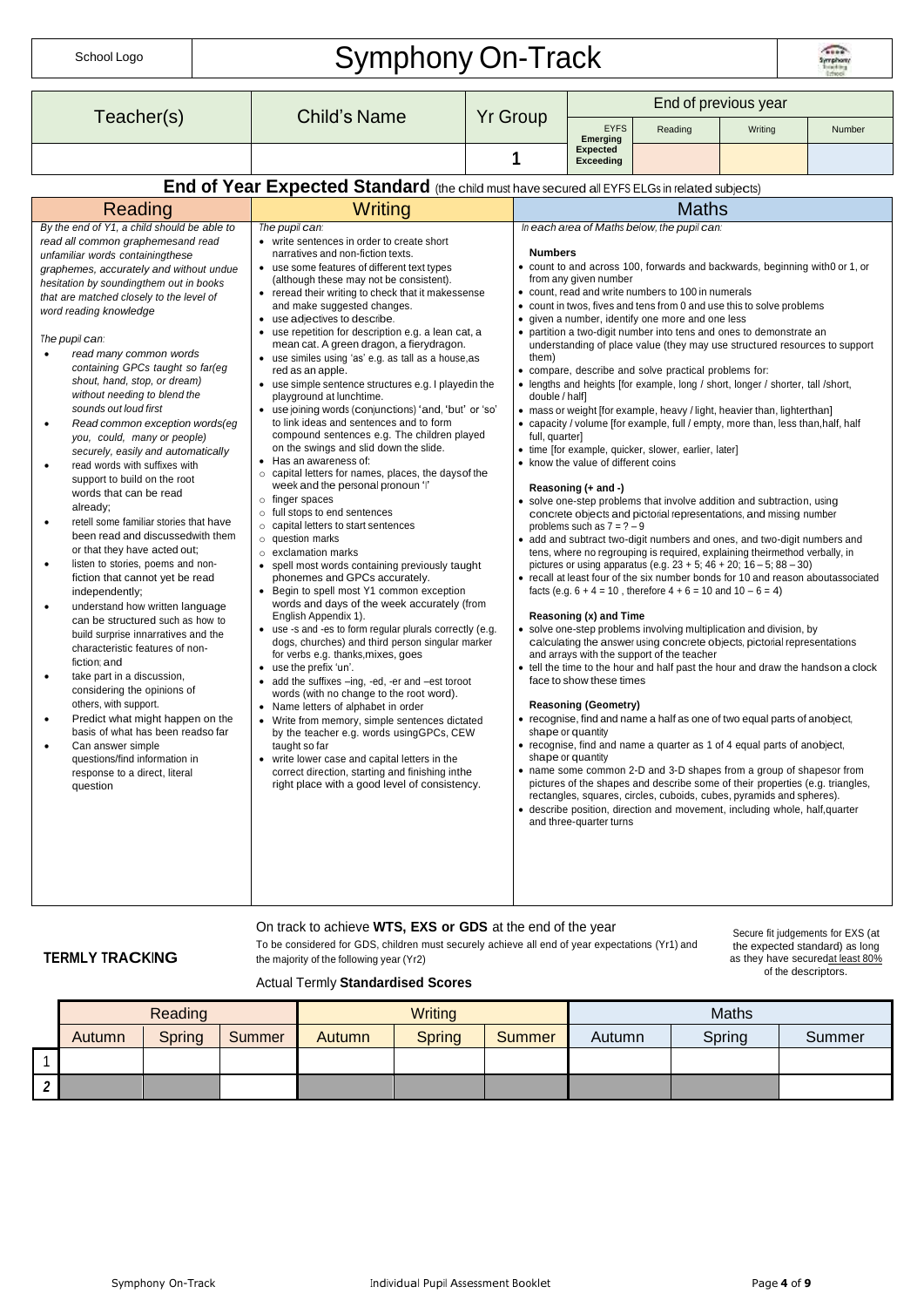| School Logo |  |
|-------------|--|
|-------------|--|

# Symphony On-Track

|  | × |  |  |
|--|---|--|--|
|  |   |  |  |
|  |   |  |  |

|                                                                                                                                                                                                                                                                                                                                                                                                                                                                                                                                                                                                                                                                                                                                                                                                                                                                                                                               |                                                                                                                                                                                                                                                                                                                                                                                                                                                                                                                                                                                                                                                                                                                                                                                                                                                                                                                                                                                                                                                                                                                                                                                                                                                                                                                                                                                                                                                                                                                                                                                                                                                |                                                                                       |                                                                                                                                                                                                                             | End of previous year                                                                                                                                                            |                                                                                                                                                                                                                                                                                                                                                                                                                                                                                                                                                                                                                                                                                                                                                                                                                                                                                                                                                                                                                                                                    |              |
|-------------------------------------------------------------------------------------------------------------------------------------------------------------------------------------------------------------------------------------------------------------------------------------------------------------------------------------------------------------------------------------------------------------------------------------------------------------------------------------------------------------------------------------------------------------------------------------------------------------------------------------------------------------------------------------------------------------------------------------------------------------------------------------------------------------------------------------------------------------------------------------------------------------------------------|------------------------------------------------------------------------------------------------------------------------------------------------------------------------------------------------------------------------------------------------------------------------------------------------------------------------------------------------------------------------------------------------------------------------------------------------------------------------------------------------------------------------------------------------------------------------------------------------------------------------------------------------------------------------------------------------------------------------------------------------------------------------------------------------------------------------------------------------------------------------------------------------------------------------------------------------------------------------------------------------------------------------------------------------------------------------------------------------------------------------------------------------------------------------------------------------------------------------------------------------------------------------------------------------------------------------------------------------------------------------------------------------------------------------------------------------------------------------------------------------------------------------------------------------------------------------------------------------------------------------------------------------|---------------------------------------------------------------------------------------|-----------------------------------------------------------------------------------------------------------------------------------------------------------------------------------------------------------------------------|---------------------------------------------------------------------------------------------------------------------------------------------------------------------------------|--------------------------------------------------------------------------------------------------------------------------------------------------------------------------------------------------------------------------------------------------------------------------------------------------------------------------------------------------------------------------------------------------------------------------------------------------------------------------------------------------------------------------------------------------------------------------------------------------------------------------------------------------------------------------------------------------------------------------------------------------------------------------------------------------------------------------------------------------------------------------------------------------------------------------------------------------------------------------------------------------------------------------------------------------------------------|--------------|
| Teacher(s)                                                                                                                                                                                                                                                                                                                                                                                                                                                                                                                                                                                                                                                                                                                                                                                                                                                                                                                    | <b>Child's Name</b>                                                                                                                                                                                                                                                                                                                                                                                                                                                                                                                                                                                                                                                                                                                                                                                                                                                                                                                                                                                                                                                                                                                                                                                                                                                                                                                                                                                                                                                                                                                                                                                                                            | <b>Yr Group</b>                                                                       |                                                                                                                                                                                                                             | Reading                                                                                                                                                                         | Writing                                                                                                                                                                                                                                                                                                                                                                                                                                                                                                                                                                                                                                                                                                                                                                                                                                                                                                                                                                                                                                                            | <b>Maths</b> |
|                                                                                                                                                                                                                                                                                                                                                                                                                                                                                                                                                                                                                                                                                                                                                                                                                                                                                                                               |                                                                                                                                                                                                                                                                                                                                                                                                                                                                                                                                                                                                                                                                                                                                                                                                                                                                                                                                                                                                                                                                                                                                                                                                                                                                                                                                                                                                                                                                                                                                                                                                                                                | 2                                                                                     | <b>Teacher Assessment</b><br>WTS, EXS. GDS                                                                                                                                                                                  |                                                                                                                                                                                 |                                                                                                                                                                                                                                                                                                                                                                                                                                                                                                                                                                                                                                                                                                                                                                                                                                                                                                                                                                                                                                                                    |              |
|                                                                                                                                                                                                                                                                                                                                                                                                                                                                                                                                                                                                                                                                                                                                                                                                                                                                                                                               |                                                                                                                                                                                                                                                                                                                                                                                                                                                                                                                                                                                                                                                                                                                                                                                                                                                                                                                                                                                                                                                                                                                                                                                                                                                                                                                                                                                                                                                                                                                                                                                                                                                |                                                                                       | <b>Standardised Score</b>                                                                                                                                                                                                   |                                                                                                                                                                                 |                                                                                                                                                                                                                                                                                                                                                                                                                                                                                                                                                                                                                                                                                                                                                                                                                                                                                                                                                                                                                                                                    |              |
| <b>End of Year Expected Standard</b>                                                                                                                                                                                                                                                                                                                                                                                                                                                                                                                                                                                                                                                                                                                                                                                                                                                                                          |                                                                                                                                                                                                                                                                                                                                                                                                                                                                                                                                                                                                                                                                                                                                                                                                                                                                                                                                                                                                                                                                                                                                                                                                                                                                                                                                                                                                                                                                                                                                                                                                                                                | (the child must achieve all standards from Year 1 and Y2 WTS standards for writing)?? |                                                                                                                                                                                                                             |                                                                                                                                                                                 |                                                                                                                                                                                                                                                                                                                                                                                                                                                                                                                                                                                                                                                                                                                                                                                                                                                                                                                                                                                                                                                                    |              |
| <b>Reading</b>                                                                                                                                                                                                                                                                                                                                                                                                                                                                                                                                                                                                                                                                                                                                                                                                                                                                                                                | Writing                                                                                                                                                                                                                                                                                                                                                                                                                                                                                                                                                                                                                                                                                                                                                                                                                                                                                                                                                                                                                                                                                                                                                                                                                                                                                                                                                                                                                                                                                                                                                                                                                                        |                                                                                       |                                                                                                                                                                                                                             | <b>Maths</b>                                                                                                                                                                    |                                                                                                                                                                                                                                                                                                                                                                                                                                                                                                                                                                                                                                                                                                                                                                                                                                                                                                                                                                                                                                                                    |              |
| The pupil can:<br>• read accurately most words of twoor<br>more syllables<br>• read most words containing<br>common suffixes*<br>• read most common exception<br>words*<br>In age-appropriate books<br>• read most words accurately without<br>overt sounding and blending, and<br>sufficiently fluently toallow them to focus<br>on their understanding rather than on<br>decoding individual words<br>• sound out most unfamiliar words<br>accurately, without undue<br>hesitation.<br>In a book that they can alreadyread<br>fluently<br>• check it makes sense to them,<br>correcting any inaccurate reading<br>• answer questions and make some<br>inferences<br>• explain what has happened so farin<br>what they have read.<br>* Teachers should refer to the spelling<br>appendix to the national curriculum (English<br>Appendix 1) to exemplify thewords that<br>pupils should be able to read as well as<br>spell. | The pupil can:<br>• write simple, coherent narratives about personal<br>experiences and those of others (real or fictional)<br>• write about real events, recording these simply and clearly<br>demarcate most sentences in their writing with capital letters<br>and full stops, and use question marks correctlywhen required<br>• use present and past tense mostly correctly and<br>consistently<br>• use co-ordination (e.g. or / and / but) and some<br>subordination (e.g. when / if / that / because) to joinclauses<br>• segment spoken words into phonemes and represent these by<br>graphemes, spelling many of these words correctly and<br>making phonically-plausible attempts atothers<br>• spell many common exception words*<br>• form capital letters and digits of the correct size, orientation and<br>relationship to one another and to lower-case letters (at least<br>beginning to join)<br>• use spacing between words that reflects the size of the letters.<br>* These are detailed in the word lists within the spelling appendix to<br>$\bullet$<br>the national curriculum (English Appendix 1). Teachers should<br>refer to these to exemplify the words that pupils should be able to<br>spell.<br>Symphony On-Track but not on TAFs<br>• Begin to use Apostrophes for contraction and possession<br>• Show Distinction between homophones/near<br>homophones<br>• Add suffixes<br>Use commas<br>$\bullet$<br>• Write simple sentences dictated by the teacher including GPCs,<br>CEWs and punctuation taught so far<br>refer also to NC Composition and Appendix 1 (spelling) and2<br>(Grammar & Punctuation) |                                                                                       | In each area of Maths below, the pupil can:<br><b>Numbers</b><br>• partition any two-digit number into different<br>Reasoning (+ and -)<br>Reasoning $(x \div)$ and Time<br>minutes<br><b>Reasoning (Geometry)</b><br>whole | $+3 = 10$ , then $17 + 3 = 20$ ; if 7<br>then $3 + 14 = 17$ , $17 - 14 = 3$ and $17 - 3 = 14$ )<br>• read the time on a clock to the nearest 15<br>faces and lines of symmetry. | combinations of tens and ones, explaining their<br>thinking verbally, in pictures or using apparatus<br>• read scales in divisions of ones, twos, fives andtens<br>• use different coins to make the same amount<br>• add and subtract any 2 two-digit numbers using an<br>efficient strategy, explaining their method verbally, in<br>pictures or using apparatus (e.g. $48 + 35$ ; $72 - 17$ )<br>• recall all number bonds to and within 10 and use these<br>to reason with and calculate bonds to and within 20,<br>recognising other associated additive relationships (e.g. If 7<br>$-3 = 4$ , then $17 - 3 = 14$ ; leading to if $14 + 3 = 17$ ,<br>• recall multiplication and division facts for 2, 5 and 10 and<br>use them to solve simple problems, demonstrating an<br>understanding of commutativity as necessary<br>$\bullet$ identify 1/4, 1/3, 1/2, 2/4, 3/4, of a number or shape,<br>and know that all parts must be equal parts of the<br>• name and describe properties of 2-D and 3-D<br>shapes, including number of sides, vertices, edges, |              |

#### **TERMLY TRACKING**

On track to achieve **WTS, EXS or GDS** at the end of the year

To be considered for GDS, children must securely achieve all end of year expectations (Yr2) and the majority of the following year (Yr3) and meeting Y2TAF GDS standards for writing

Secure fit judgements for EXS (atthe expected standard) based upon latest DfE moderation guidance

#### Actual Termly **Standardised Scores**

| Reading |        |        |        | Writing<br><b>Maths</b> |               |        |        |        |
|---------|--------|--------|--------|-------------------------|---------------|--------|--------|--------|
| Autumn  | Spring | Summer | Autumn | Spring                  | <b>Summer</b> | Autumn | Spring | Summer |
|         |        |        |        |                         |               |        |        |        |
|         |        |        |        |                         |               |        |        |        |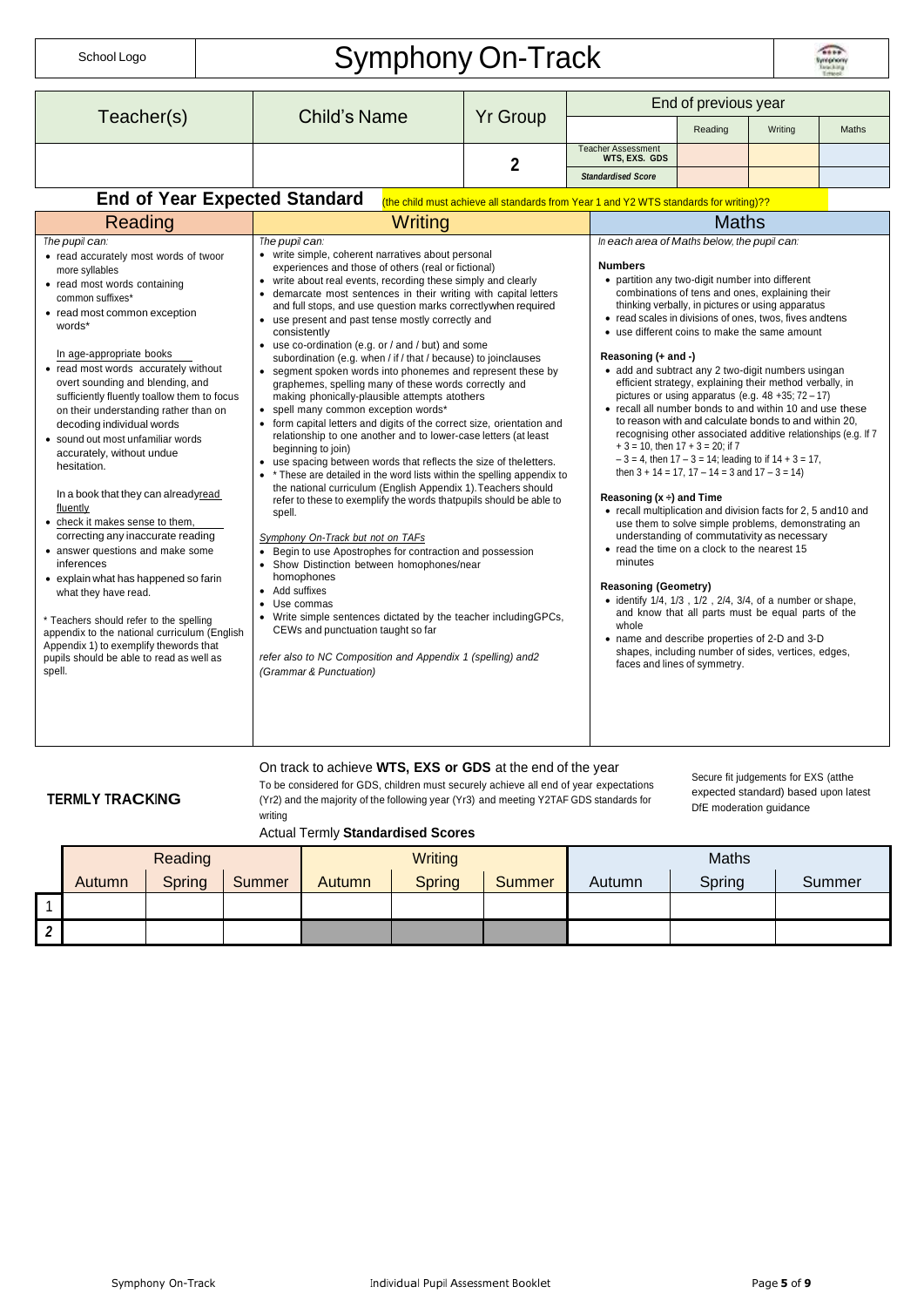| School Logo |  |
|-------------|--|
|-------------|--|

# Symphony On-Track

|                                                                                                                                                                                                                                                                                                                                                                                                                                                                                                                                                                                                                                                                                                                                                                                                                                                                                                                                                                                                                                                                                                                                                           |                                                                                                                                                                                                                                                                                                                                                                                                                                                                                                                                                                                                                                                                                                                                                                                                                                                                                                                                                                                                                                                                                                                                                                                                                                                                                                                                                                                                                                                                                                                                                                                                                                                                                                                                                                                                                                                                                                                                                                                                                 |                 |                                                                                                                                                                                                                                                                                                                                                                                                                                                                                                                                                                                                                                                                                                                                                                                                                                                                                                                                                                                                                                                                                                                                                                                                                                                                                                                                                                                                                                                                                                                                                                                                                                                                                                                                                                                                                                                                                                                                                                                                        | End of previous year |         |       |
|-----------------------------------------------------------------------------------------------------------------------------------------------------------------------------------------------------------------------------------------------------------------------------------------------------------------------------------------------------------------------------------------------------------------------------------------------------------------------------------------------------------------------------------------------------------------------------------------------------------------------------------------------------------------------------------------------------------------------------------------------------------------------------------------------------------------------------------------------------------------------------------------------------------------------------------------------------------------------------------------------------------------------------------------------------------------------------------------------------------------------------------------------------------|-----------------------------------------------------------------------------------------------------------------------------------------------------------------------------------------------------------------------------------------------------------------------------------------------------------------------------------------------------------------------------------------------------------------------------------------------------------------------------------------------------------------------------------------------------------------------------------------------------------------------------------------------------------------------------------------------------------------------------------------------------------------------------------------------------------------------------------------------------------------------------------------------------------------------------------------------------------------------------------------------------------------------------------------------------------------------------------------------------------------------------------------------------------------------------------------------------------------------------------------------------------------------------------------------------------------------------------------------------------------------------------------------------------------------------------------------------------------------------------------------------------------------------------------------------------------------------------------------------------------------------------------------------------------------------------------------------------------------------------------------------------------------------------------------------------------------------------------------------------------------------------------------------------------------------------------------------------------------------------------------------------------|-----------------|--------------------------------------------------------------------------------------------------------------------------------------------------------------------------------------------------------------------------------------------------------------------------------------------------------------------------------------------------------------------------------------------------------------------------------------------------------------------------------------------------------------------------------------------------------------------------------------------------------------------------------------------------------------------------------------------------------------------------------------------------------------------------------------------------------------------------------------------------------------------------------------------------------------------------------------------------------------------------------------------------------------------------------------------------------------------------------------------------------------------------------------------------------------------------------------------------------------------------------------------------------------------------------------------------------------------------------------------------------------------------------------------------------------------------------------------------------------------------------------------------------------------------------------------------------------------------------------------------------------------------------------------------------------------------------------------------------------------------------------------------------------------------------------------------------------------------------------------------------------------------------------------------------------------------------------------------------------------------------------------------------|----------------------|---------|-------|
| Teacher(s)                                                                                                                                                                                                                                                                                                                                                                                                                                                                                                                                                                                                                                                                                                                                                                                                                                                                                                                                                                                                                                                                                                                                                | <b>Child's Name</b>                                                                                                                                                                                                                                                                                                                                                                                                                                                                                                                                                                                                                                                                                                                                                                                                                                                                                                                                                                                                                                                                                                                                                                                                                                                                                                                                                                                                                                                                                                                                                                                                                                                                                                                                                                                                                                                                                                                                                                                             | <b>Yr Group</b> |                                                                                                                                                                                                                                                                                                                                                                                                                                                                                                                                                                                                                                                                                                                                                                                                                                                                                                                                                                                                                                                                                                                                                                                                                                                                                                                                                                                                                                                                                                                                                                                                                                                                                                                                                                                                                                                                                                                                                                                                        | Reading              | Writing | Maths |
|                                                                                                                                                                                                                                                                                                                                                                                                                                                                                                                                                                                                                                                                                                                                                                                                                                                                                                                                                                                                                                                                                                                                                           |                                                                                                                                                                                                                                                                                                                                                                                                                                                                                                                                                                                                                                                                                                                                                                                                                                                                                                                                                                                                                                                                                                                                                                                                                                                                                                                                                                                                                                                                                                                                                                                                                                                                                                                                                                                                                                                                                                                                                                                                                 | 3               | End of KS1 Outcome<br>WTS, EXS. GDS                                                                                                                                                                                                                                                                                                                                                                                                                                                                                                                                                                                                                                                                                                                                                                                                                                                                                                                                                                                                                                                                                                                                                                                                                                                                                                                                                                                                                                                                                                                                                                                                                                                                                                                                                                                                                                                                                                                                                                    |                      |         |       |
|                                                                                                                                                                                                                                                                                                                                                                                                                                                                                                                                                                                                                                                                                                                                                                                                                                                                                                                                                                                                                                                                                                                                                           |                                                                                                                                                                                                                                                                                                                                                                                                                                                                                                                                                                                                                                                                                                                                                                                                                                                                                                                                                                                                                                                                                                                                                                                                                                                                                                                                                                                                                                                                                                                                                                                                                                                                                                                                                                                                                                                                                                                                                                                                                 |                 | <b>Standardised Score</b>                                                                                                                                                                                                                                                                                                                                                                                                                                                                                                                                                                                                                                                                                                                                                                                                                                                                                                                                                                                                                                                                                                                                                                                                                                                                                                                                                                                                                                                                                                                                                                                                                                                                                                                                                                                                                                                                                                                                                                              |                      |         |       |
|                                                                                                                                                                                                                                                                                                                                                                                                                                                                                                                                                                                                                                                                                                                                                                                                                                                                                                                                                                                                                                                                                                                                                           | End of Year Expected Standard (the child must achieve all standards from the previous years)                                                                                                                                                                                                                                                                                                                                                                                                                                                                                                                                                                                                                                                                                                                                                                                                                                                                                                                                                                                                                                                                                                                                                                                                                                                                                                                                                                                                                                                                                                                                                                                                                                                                                                                                                                                                                                                                                                                    |                 |                                                                                                                                                                                                                                                                                                                                                                                                                                                                                                                                                                                                                                                                                                                                                                                                                                                                                                                                                                                                                                                                                                                                                                                                                                                                                                                                                                                                                                                                                                                                                                                                                                                                                                                                                                                                                                                                                                                                                                                                        |                      |         |       |
| Reading                                                                                                                                                                                                                                                                                                                                                                                                                                                                                                                                                                                                                                                                                                                                                                                                                                                                                                                                                                                                                                                                                                                                                   | Writing                                                                                                                                                                                                                                                                                                                                                                                                                                                                                                                                                                                                                                                                                                                                                                                                                                                                                                                                                                                                                                                                                                                                                                                                                                                                                                                                                                                                                                                                                                                                                                                                                                                                                                                                                                                                                                                                                                                                                                                                         |                 |                                                                                                                                                                                                                                                                                                                                                                                                                                                                                                                                                                                                                                                                                                                                                                                                                                                                                                                                                                                                                                                                                                                                                                                                                                                                                                                                                                                                                                                                                                                                                                                                                                                                                                                                                                                                                                                                                                                                                                                                        | <b>Maths</b>         |         |       |
| By the end of Y3 a child should be able to<br>justify their views about books written at an<br>age-appropriate interest level<br>The pupil can:<br>• read the book accurately and at a<br>speed that is sufficient for them to focus<br>on understanding what they read rather<br>than on decoding individual words.<br>• decode most new words outside the<br>spoken vocabulary;<br>• read longer words with support andtest<br>out different pronunciations;<br>• recognise themes in what they read, such<br>as the triumph of good over evil or the use<br>of magical devices in fairy stories and folk<br>tales;<br>• listen attentively and discuss booksand<br>authors that they might not choose<br>themselves;<br>• read, reread and rehearse a variety oftexts;<br>• use contents pages and indexes to<br>locate information<br>• identify the language features of<br>some different text types.<br>• begin to predict what will happenedand<br>why events and actions have happened<br>using evidence from the text<br>• comment on the author's choice of the<br>words and phrases to create mood and<br>build up tension or paint apicture. | The pupil can:<br>• demonstrate an increasing understanding of<br>purpose and audience.<br>• begin to use the structure of a wider range of text types<br>(including the use of simple layout devices innon-fiction).<br>proof-read their own and others' work to check forerrors<br>with increasing accuracy, and make improvements.<br>make deliberate ambitious word choices to adddetail.<br>• begin to create settings, characters and plot in<br>narratives.<br>begin to organise their writing into paragraphs<br>around a theme.<br>• maintain the correct tense (including present perfect<br>tense) throughout a piece of writing.<br>• Begin to use a relative clause correctly in a sentence<br>using who, whom, which, whose or that.<br>• use the full range of punctuation from previousyear<br>groups e.g. exclamation marks, question marks,<br>commas in a list, apostrophes.<br>• begin to use inverted commas in direct speech.<br>begin to use subordinate clauses in sentences e.g.<br>although, until, because, before, whereas, since<br>• begin to use conjunctions (finally, meanwhile, after that,<br>just then, later) adverbs (immediately, eventually,<br>constantly, occasionally) and prepositions (above the<br>clouds, in the distance, over there, somewhere near here,<br>under my bed, down by the ) to show time, place and<br>cause.<br>use 'a' or 'an' correctly most of the time.<br>begin to show how words are related in form and<br>$\bullet$<br>meaning ffor example, solve, solution, solver, dissolve,<br>insoluble]<br>• spell many words with prefixes correctly, e.g. irrelevant,<br>autograph, incorrect, disobey, superstar, antisocial.<br>• spell many words with suffixes correctly, e.g.<br>usually, poisonous, adoration.<br>begin to spell homophones correctly, e.g. whichand<br>witch.<br>spell some of the Year 3 and 4 statutory spellingwords<br>$\bullet$<br>correctly.<br>• use a neat, joined handwriting style with increasing<br>accuracy. |                 | In each area of Maths below, the pupil can:<br><b>Numbers</b><br>• count from 0 in multiples of 4, 8, 50 and 100;<br>• find 10 or 100 more or less than a given number<br>• recognise the place value of each digit in a three-digitnumber<br>(hundreds, tens, ones)<br>• count up and down in tenths, recognising that tenths arise from<br>dividing an object into 10 equal parts and in dividing one-digit<br>numbers or quantities by 10<br>• recognise, find and write fractions of a discrete set of objects:<br>unit fractions and non-unit fractions with small denominators<br>• recognise and show, using diagrams, equivalent<br>fractions with small denominators<br>• interpret and present data using bar charts, pictograms and<br>tables<br>Reasoning (+ and -)<br>• add and subtract numbers mentally, including:<br>• a three-digit number and ones<br>• a three-digit number and tens<br>• a three-digit number and hundreds<br>• add and subtract numbers with up to 3 digits, usingformal<br>written methods of columnar addition and subtraction<br>• measure, compare, add and subtract:<br>• lengths $(m / cm / mm)$ ; mass $(kg / g)$<br>• volume / capacity $(l / ml)$<br>• add and subtract amounts of money to give change, using<br>both £ and p in practical contexts<br>Reasoning $(x \div)$ and Time<br>• write and calculate mathematical statements for<br>multiplication and division using the multiplication tables<br>that students know, including for two-digit numbers times<br>one-digit numbers using mental andprogressing to formal<br>written methods<br>• tell and write the time from an analogue clock, including<br>using Roman numerals from I to XII, and 12-hour and 24-hour<br>clocks<br><b>Reasoning (Geometry)</b><br>• identify right angles, recognise that two right angles make a<br>half-turn, three make three quarters of a turnand four a<br>complete turn;<br>• identify whether angles are greater than or less than aright<br>angle |                      |         |       |

### **TERMLY TRACKING**

#### On track to achieve **WTS, EXS or GDS** at the end of the year

To be considered for GDS, children must securely achieve all end of yearexpectations (Yr3) and the majority of the following year (Yr4)

Actual Termly **Standardised Scores**

Secure fit judgements for EXS (at the expected standard) as long as they have secured at least 80%of the descriptors.

| Reading |        |        |        | Writing       |               |        | <b>Maths</b> |        |  |
|---------|--------|--------|--------|---------------|---------------|--------|--------------|--------|--|
| Autumn  | Spring | Summer | Autumn | <b>Spring</b> | <b>Summer</b> | Autumn | Spring       | Summer |  |
|         |        |        |        |               |               |        |              |        |  |
|         |        |        |        |               |               |        |              |        |  |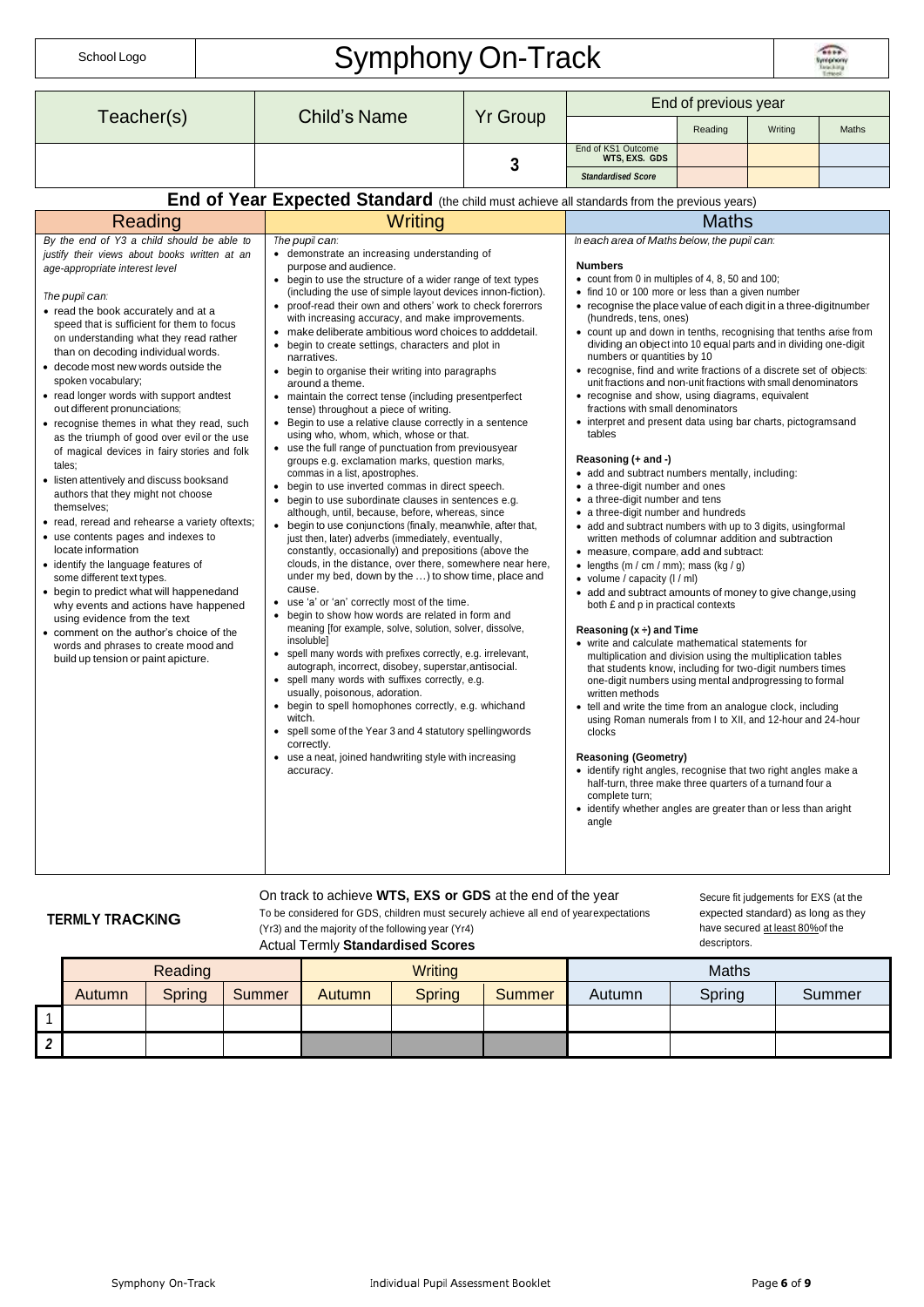| School Logo                                                                                                                                                                                                                                                                                                                                                                                                                                                                                                                                                                                                                                                                                                                                                                                                                                                                                                                                                                                                                                                                                                                                                                                                                                                                                                                                                                                                                                                                                                                                                                                                                                                                                                                                                                                                                                                                                 |  | <b>Symphony On-Track</b>                                                                                                                                                                                                                                                                                                                                                                                                                                                                                                                                                                                                                                                                                                                                                                                                                                                                                                                                                                                                                                                                                                                                                                                                                                                                                                                                                                                                                                                                                                                                                                                                                                                                                                                                                                                                                                                                                                                                                                                                                                                                                                                                                                                  |                 |                           |                                                                                                                                                                                                                                                                                                                                                                                                                                                                                                                                                                                                                                                                                                                                                                                                                                                                                                                                                                                                                                                                                                                                                                                                                                                            |                                                                                                                                                                                                                        |                                                                                                                                                                                                                                                                                                                                                                                                                                                                                                                                                            | $\overline{\cdots}$<br>Symphony<br>Teaching |
|---------------------------------------------------------------------------------------------------------------------------------------------------------------------------------------------------------------------------------------------------------------------------------------------------------------------------------------------------------------------------------------------------------------------------------------------------------------------------------------------------------------------------------------------------------------------------------------------------------------------------------------------------------------------------------------------------------------------------------------------------------------------------------------------------------------------------------------------------------------------------------------------------------------------------------------------------------------------------------------------------------------------------------------------------------------------------------------------------------------------------------------------------------------------------------------------------------------------------------------------------------------------------------------------------------------------------------------------------------------------------------------------------------------------------------------------------------------------------------------------------------------------------------------------------------------------------------------------------------------------------------------------------------------------------------------------------------------------------------------------------------------------------------------------------------------------------------------------------------------------------------------------|--|-----------------------------------------------------------------------------------------------------------------------------------------------------------------------------------------------------------------------------------------------------------------------------------------------------------------------------------------------------------------------------------------------------------------------------------------------------------------------------------------------------------------------------------------------------------------------------------------------------------------------------------------------------------------------------------------------------------------------------------------------------------------------------------------------------------------------------------------------------------------------------------------------------------------------------------------------------------------------------------------------------------------------------------------------------------------------------------------------------------------------------------------------------------------------------------------------------------------------------------------------------------------------------------------------------------------------------------------------------------------------------------------------------------------------------------------------------------------------------------------------------------------------------------------------------------------------------------------------------------------------------------------------------------------------------------------------------------------------------------------------------------------------------------------------------------------------------------------------------------------------------------------------------------------------------------------------------------------------------------------------------------------------------------------------------------------------------------------------------------------------------------------------------------------------------------------------------------|-----------------|---------------------------|------------------------------------------------------------------------------------------------------------------------------------------------------------------------------------------------------------------------------------------------------------------------------------------------------------------------------------------------------------------------------------------------------------------------------------------------------------------------------------------------------------------------------------------------------------------------------------------------------------------------------------------------------------------------------------------------------------------------------------------------------------------------------------------------------------------------------------------------------------------------------------------------------------------------------------------------------------------------------------------------------------------------------------------------------------------------------------------------------------------------------------------------------------------------------------------------------------------------------------------------------------|------------------------------------------------------------------------------------------------------------------------------------------------------------------------------------------------------------------------|------------------------------------------------------------------------------------------------------------------------------------------------------------------------------------------------------------------------------------------------------------------------------------------------------------------------------------------------------------------------------------------------------------------------------------------------------------------------------------------------------------------------------------------------------------|---------------------------------------------|
| Teacher(s)                                                                                                                                                                                                                                                                                                                                                                                                                                                                                                                                                                                                                                                                                                                                                                                                                                                                                                                                                                                                                                                                                                                                                                                                                                                                                                                                                                                                                                                                                                                                                                                                                                                                                                                                                                                                                                                                                  |  | <b>Child's Name</b>                                                                                                                                                                                                                                                                                                                                                                                                                                                                                                                                                                                                                                                                                                                                                                                                                                                                                                                                                                                                                                                                                                                                                                                                                                                                                                                                                                                                                                                                                                                                                                                                                                                                                                                                                                                                                                                                                                                                                                                                                                                                                                                                                                                       | <b>Yr Group</b> |                           |                                                                                                                                                                                                                                                                                                                                                                                                                                                                                                                                                                                                                                                                                                                                                                                                                                                                                                                                                                                                                                                                                                                                                                                                                                                            | End of previous year                                                                                                                                                                                                   |                                                                                                                                                                                                                                                                                                                                                                                                                                                                                                                                                            |                                             |
|                                                                                                                                                                                                                                                                                                                                                                                                                                                                                                                                                                                                                                                                                                                                                                                                                                                                                                                                                                                                                                                                                                                                                                                                                                                                                                                                                                                                                                                                                                                                                                                                                                                                                                                                                                                                                                                                                             |  |                                                                                                                                                                                                                                                                                                                                                                                                                                                                                                                                                                                                                                                                                                                                                                                                                                                                                                                                                                                                                                                                                                                                                                                                                                                                                                                                                                                                                                                                                                                                                                                                                                                                                                                                                                                                                                                                                                                                                                                                                                                                                                                                                                                                           |                 |                           |                                                                                                                                                                                                                                                                                                                                                                                                                                                                                                                                                                                                                                                                                                                                                                                                                                                                                                                                                                                                                                                                                                                                                                                                                                                            | Reading                                                                                                                                                                                                                | Writing                                                                                                                                                                                                                                                                                                                                                                                                                                                                                                                                                    | <b>Maths</b>                                |
|                                                                                                                                                                                                                                                                                                                                                                                                                                                                                                                                                                                                                                                                                                                                                                                                                                                                                                                                                                                                                                                                                                                                                                                                                                                                                                                                                                                                                                                                                                                                                                                                                                                                                                                                                                                                                                                                                             |  |                                                                                                                                                                                                                                                                                                                                                                                                                                                                                                                                                                                                                                                                                                                                                                                                                                                                                                                                                                                                                                                                                                                                                                                                                                                                                                                                                                                                                                                                                                                                                                                                                                                                                                                                                                                                                                                                                                                                                                                                                                                                                                                                                                                                           |                 |                           | <b>Teacher Assessment</b><br>WTS, EXS. GDS                                                                                                                                                                                                                                                                                                                                                                                                                                                                                                                                                                                                                                                                                                                                                                                                                                                                                                                                                                                                                                                                                                                                                                                                                 |                                                                                                                                                                                                                        |                                                                                                                                                                                                                                                                                                                                                                                                                                                                                                                                                            |                                             |
|                                                                                                                                                                                                                                                                                                                                                                                                                                                                                                                                                                                                                                                                                                                                                                                                                                                                                                                                                                                                                                                                                                                                                                                                                                                                                                                                                                                                                                                                                                                                                                                                                                                                                                                                                                                                                                                                                             |  |                                                                                                                                                                                                                                                                                                                                                                                                                                                                                                                                                                                                                                                                                                                                                                                                                                                                                                                                                                                                                                                                                                                                                                                                                                                                                                                                                                                                                                                                                                                                                                                                                                                                                                                                                                                                                                                                                                                                                                                                                                                                                                                                                                                                           | 4               | <b>Standardised Score</b> |                                                                                                                                                                                                                                                                                                                                                                                                                                                                                                                                                                                                                                                                                                                                                                                                                                                                                                                                                                                                                                                                                                                                                                                                                                                            |                                                                                                                                                                                                                        |                                                                                                                                                                                                                                                                                                                                                                                                                                                                                                                                                            |                                             |
|                                                                                                                                                                                                                                                                                                                                                                                                                                                                                                                                                                                                                                                                                                                                                                                                                                                                                                                                                                                                                                                                                                                                                                                                                                                                                                                                                                                                                                                                                                                                                                                                                                                                                                                                                                                                                                                                                             |  |                                                                                                                                                                                                                                                                                                                                                                                                                                                                                                                                                                                                                                                                                                                                                                                                                                                                                                                                                                                                                                                                                                                                                                                                                                                                                                                                                                                                                                                                                                                                                                                                                                                                                                                                                                                                                                                                                                                                                                                                                                                                                                                                                                                                           |                 |                           | <b>End of KS1 Outcome</b>                                                                                                                                                                                                                                                                                                                                                                                                                                                                                                                                                                                                                                                                                                                                                                                                                                                                                                                                                                                                                                                                                                                                                                                                                                  |                                                                                                                                                                                                                        |                                                                                                                                                                                                                                                                                                                                                                                                                                                                                                                                                            |                                             |
| Reading                                                                                                                                                                                                                                                                                                                                                                                                                                                                                                                                                                                                                                                                                                                                                                                                                                                                                                                                                                                                                                                                                                                                                                                                                                                                                                                                                                                                                                                                                                                                                                                                                                                                                                                                                                                                                                                                                     |  | End of Year Expected Standard (the child must achieve all standards from the previous years)<br>Writing                                                                                                                                                                                                                                                                                                                                                                                                                                                                                                                                                                                                                                                                                                                                                                                                                                                                                                                                                                                                                                                                                                                                                                                                                                                                                                                                                                                                                                                                                                                                                                                                                                                                                                                                                                                                                                                                                                                                                                                                                                                                                                   |                 |                           |                                                                                                                                                                                                                                                                                                                                                                                                                                                                                                                                                                                                                                                                                                                                                                                                                                                                                                                                                                                                                                                                                                                                                                                                                                                            | Maths                                                                                                                                                                                                                  |                                                                                                                                                                                                                                                                                                                                                                                                                                                                                                                                                            |                                             |
| By the end of Y4, a child should be able to read<br>aloud a wider range of poetry and books written at<br>an age-appropriate interestlevel with accuracy and<br>at a reasonable speaking pace<br>The pupil can:<br>• read most words effortlessly and work outhow to<br>pronounce unfamiliar words with increasing<br>automaticity:<br>prepare readings with appropriate intonation<br>to show their understanding;<br>summarise and present a familiar story intheir<br>own words:<br>read silently and then discuss what theyhave<br>read;<br>attempt to match what they de-code towords<br>they may have already heard but may not have<br>seen in print e.g. in readingthe word technical,<br>the pronunciation 'tetchnical' might not sound<br>familiar but 'teknical' should;<br>discuss language, including vocabulary, used<br>in a variety of texts to support the<br>understanding of the meaning and<br>comprehension of those texts<br>recognise the conventions of different types of<br>writing such as the greeting in letters, a diary<br>written in the first person orthe use of<br>presentational devices such asnumbering and<br>headings in instructions<br>use developed strategies to choose andread<br>a wider range of books including authors that<br>they may not have previously chosen<br>understand, in non-fiction, what information to<br>look for before beginning and is clear about the<br>task. The child canuse contents pages and<br>indexes to locate relevant information<br>• locate information quickly and effectivelyfrom a<br>range of sources using techniques such as the<br>use of headers and footers in a dictionary, text<br>marking and indexes<br>* Teachers should refer to the spelling appendix to<br>the national curriculum (EnglishAppendix 1) to<br>exemplify the words that<br>pupils should be able to read as well as spell. |  | The pupil can:<br>• write a range of narratives and non-fiction piecesusing a<br>consistent and appropriate structure (including genre-<br>specific layout devices).<br>• write narratives with a clear beginning, build up,<br>problem, resolution and ending, with a coherent plot.<br>proof read with increasing confidence and amendtheir<br>$\bullet$<br>own and others' writing, e.g. adding in nouns/pronouns to<br>avoid repetition, recognising where verbs and subjects do<br>not agree or lapses in tense.<br>• create more detailed settings, characters and plotin<br>narratives to engage the reader.<br>consistently organise their writing into paragraphsaround<br>a theme.<br>maintain an accurate tense throughout most piecesof<br>$\bullet$<br>writing.<br>• use relative e.g. whom, which, who, that, whose and<br>subordinate clauses (sometimes in varied positions)<br>e.g. although, until, because, before, whereas, since<br>• use Standard English verb inflections accurately, e.g. we<br>were' rather than 'we was', 'I did' rather than 'I done'.<br>• use the full range of punctuation from previous yeargroups<br>e.g exclamation marks, question marks, commas in a list<br>and in relative clauses, inverted commas, apostrophes<br>use all the necessary punctuation in direct speechmostly<br>$\bullet$<br>accurately (including in relative clauses).<br>• use apostrophes for singular and plural possession within<br>most pieces of work.<br>• expand noun phrases with the addition of modifying<br>adjectives and prepositional phrases, e.g. the strict teacher<br>with curly hair.<br>• begin to use modal verbs in sentences e.g. could, should<br>must, would<br>use fronted adverbials, e.g. As quick as a flash, Last<br>weekend; usually demarcated with commas.<br>• spell words with prefixes correctly, e.g. irrelevant, autograph,<br>incorrect, disobey, superstar, antisocial.<br>• spell words with suffixes correctly, e.g. usually,<br>poisonous, adoration.<br>• spell homophones correctly, e.g. which and witch.<br>spell the Year 3 and 4 statutory spelling words<br>correctly.<br>• consistently use a neat, joined handwriting style. |                 |                           | In each area of Maths below, the pupil can:<br><b>Numbers</b><br>• Count in multiples of 6, 7, 9, 25 and 1000<br>• Count backwards through zero to include<br>negative numbers<br>• Order and compare numbers beyond 1000<br>• read Roman numerals to 100 (I to C) and know that<br>• Recognise and show, using diagrams, families of<br>• Count up and down in hundredths; recognise that<br>• Round decimals with one decimal place to the<br>nearest whole number<br>Reasoning (+ and -)<br>• Solve addition and subtraction two-step problemsin<br>and why<br>• estimate and use inverse operations to check<br>answers to a calculation<br>• solve comparison, sum and difference problemsusing<br>and other graphs<br>• add and subtract fractions with the same<br>denominator<br>Reasoning $(x \div)$ and Time<br>• Recall and use multiplication and division facts for<br>• convert between different units of measure [for<br>• read, write and convert time between analogueand<br><b>Reasoning (Geometry)</b><br>• Compare and classify geometric shapes, including<br>and sizes<br>• Identify lines of symmetry in 2-D shapes presented in<br>different orientations<br>• plot specified points and draw sides to completea<br>given polygon | concept of 0 and place value<br>common equivalent fractions<br>hundred and dividing tenths by ten<br>multiplication tables up to 12 x 12<br>digit number using formal written layout<br>digital 12- and 24-hour clocks | • Round any number to the nearest 10, 100 or 1000<br>over time, the numeral system changed to include the<br>hundredths arise when dividing an object by one<br>contexts, deciding which operations and methods to use<br>• Solve simple measure and money problems involving<br>fractions and decimals to two decimalplaces<br>information presented in bar charts, pictograms, tables<br>• multiply two-digit and three-digit numbers by aone-<br>example, kilometre to metre, hour to minute]<br>quadrilaterals and triangles, based ontheir properties |                                             |
| <b>TERMLY TRACKING</b>                                                                                                                                                                                                                                                                                                                                                                                                                                                                                                                                                                                                                                                                                                                                                                                                                                                                                                                                                                                                                                                                                                                                                                                                                                                                                                                                                                                                                                                                                                                                                                                                                                                                                                                                                                                                                                                                      |  | On track to achieve <b>WTS, EXS or GDS</b> at the end of the year<br>To be considered for GDS, children must securely achieve all end of yearexpectations<br>(Yr4) and the majority of the following year (Yr5)<br><b>Actual Termly Standardised Scores</b>                                                                                                                                                                                                                                                                                                                                                                                                                                                                                                                                                                                                                                                                                                                                                                                                                                                                                                                                                                                                                                                                                                                                                                                                                                                                                                                                                                                                                                                                                                                                                                                                                                                                                                                                                                                                                                                                                                                                               |                 |                           |                                                                                                                                                                                                                                                                                                                                                                                                                                                                                                                                                                                                                                                                                                                                                                                                                                                                                                                                                                                                                                                                                                                                                                                                                                                            | descriptors.                                                                                                                                                                                                           | Secure fit judgements for EXS (at the<br>expected standard) as long asthey<br>have secured at least 80% of the                                                                                                                                                                                                                                                                                                                                                                                                                                             |                                             |
| Reading                                                                                                                                                                                                                                                                                                                                                                                                                                                                                                                                                                                                                                                                                                                                                                                                                                                                                                                                                                                                                                                                                                                                                                                                                                                                                                                                                                                                                                                                                                                                                                                                                                                                                                                                                                                                                                                                                     |  | Writing                                                                                                                                                                                                                                                                                                                                                                                                                                                                                                                                                                                                                                                                                                                                                                                                                                                                                                                                                                                                                                                                                                                                                                                                                                                                                                                                                                                                                                                                                                                                                                                                                                                                                                                                                                                                                                                                                                                                                                                                                                                                                                                                                                                                   |                 |                           |                                                                                                                                                                                                                                                                                                                                                                                                                                                                                                                                                                                                                                                                                                                                                                                                                                                                                                                                                                                                                                                                                                                                                                                                                                                            | <b>Maths</b>                                                                                                                                                                                                           |                                                                                                                                                                                                                                                                                                                                                                                                                                                                                                                                                            |                                             |

|   | Reading       |        |        | Writing |               |               | <b>Maths</b> |        |        |  |
|---|---------------|--------|--------|---------|---------------|---------------|--------------|--------|--------|--|
|   | <b>Autumn</b> | Spring | Summer | Autumn  | <b>Spring</b> | <b>Summer</b> | Autumn       | Spring | Summer |  |
|   |               |        |        |         |               |               |              |        |        |  |
| ົ |               |        |        |         |               |               |              |        |        |  |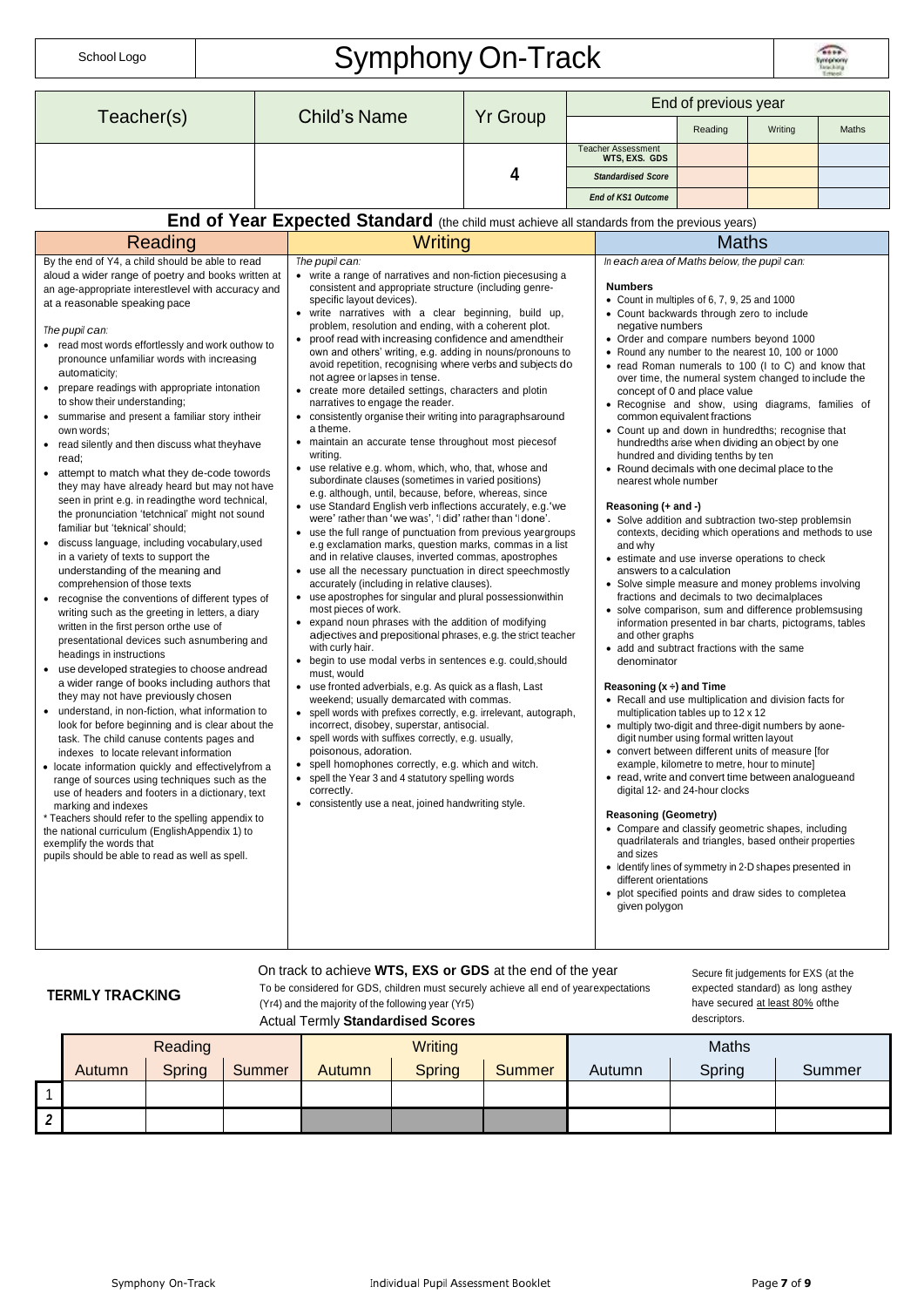# School Logo Symphony On-Track

| Teacher(s)                                                                                                                                                                                                                                                                                                                                                                                                                                                                                                                                                                                                                                                                                                                                                                                                                                                                                                                                                                                                                                                                                                                                                                                                                                                                                                    | <b>Child's Name</b>                                                                          |                                                                                                                                                                                                                                                                                                                                                                                                                                                                                                                                                                                                                                                                                                                                                                                                                                                                                                                                                                                                                                                                                                                                                                                                                                                                                                                                                                                                                                                                                                                                                                                                                                                                                                                                                                                                                                                                                                                                                                                                                                                                                                                                                                                                                                                                                                                                                                                                                                                                                                                                                                                                                                                                                                                                                                                                                                                                                      | <b>Yr Group</b> |                                                                                                                                                                                                                                                                                                                                                                                                                                                                                                                                                                                                                                                                                                                                                                                                                                                                                                                                                                                                                                                                                                                                                                                                                                                                                                                                                                                                                                                                                                                                                                                                                                                                                                                                                                                                                                                                                                                                                                                                                                                                                                                                                                                                                                                                                                                                                                                                                                                                                                                                                                                                                                                                                                                                      | End of previous year                  |         |       |
|---------------------------------------------------------------------------------------------------------------------------------------------------------------------------------------------------------------------------------------------------------------------------------------------------------------------------------------------------------------------------------------------------------------------------------------------------------------------------------------------------------------------------------------------------------------------------------------------------------------------------------------------------------------------------------------------------------------------------------------------------------------------------------------------------------------------------------------------------------------------------------------------------------------------------------------------------------------------------------------------------------------------------------------------------------------------------------------------------------------------------------------------------------------------------------------------------------------------------------------------------------------------------------------------------------------|----------------------------------------------------------------------------------------------|--------------------------------------------------------------------------------------------------------------------------------------------------------------------------------------------------------------------------------------------------------------------------------------------------------------------------------------------------------------------------------------------------------------------------------------------------------------------------------------------------------------------------------------------------------------------------------------------------------------------------------------------------------------------------------------------------------------------------------------------------------------------------------------------------------------------------------------------------------------------------------------------------------------------------------------------------------------------------------------------------------------------------------------------------------------------------------------------------------------------------------------------------------------------------------------------------------------------------------------------------------------------------------------------------------------------------------------------------------------------------------------------------------------------------------------------------------------------------------------------------------------------------------------------------------------------------------------------------------------------------------------------------------------------------------------------------------------------------------------------------------------------------------------------------------------------------------------------------------------------------------------------------------------------------------------------------------------------------------------------------------------------------------------------------------------------------------------------------------------------------------------------------------------------------------------------------------------------------------------------------------------------------------------------------------------------------------------------------------------------------------------------------------------------------------------------------------------------------------------------------------------------------------------------------------------------------------------------------------------------------------------------------------------------------------------------------------------------------------------------------------------------------------------------------------------------------------------------------------------------------------------|-----------------|--------------------------------------------------------------------------------------------------------------------------------------------------------------------------------------------------------------------------------------------------------------------------------------------------------------------------------------------------------------------------------------------------------------------------------------------------------------------------------------------------------------------------------------------------------------------------------------------------------------------------------------------------------------------------------------------------------------------------------------------------------------------------------------------------------------------------------------------------------------------------------------------------------------------------------------------------------------------------------------------------------------------------------------------------------------------------------------------------------------------------------------------------------------------------------------------------------------------------------------------------------------------------------------------------------------------------------------------------------------------------------------------------------------------------------------------------------------------------------------------------------------------------------------------------------------------------------------------------------------------------------------------------------------------------------------------------------------------------------------------------------------------------------------------------------------------------------------------------------------------------------------------------------------------------------------------------------------------------------------------------------------------------------------------------------------------------------------------------------------------------------------------------------------------------------------------------------------------------------------------------------------------------------------------------------------------------------------------------------------------------------------------------------------------------------------------------------------------------------------------------------------------------------------------------------------------------------------------------------------------------------------------------------------------------------------------------------------------------------------|---------------------------------------|---------|-------|
|                                                                                                                                                                                                                                                                                                                                                                                                                                                                                                                                                                                                                                                                                                                                                                                                                                                                                                                                                                                                                                                                                                                                                                                                                                                                                                               |                                                                                              |                                                                                                                                                                                                                                                                                                                                                                                                                                                                                                                                                                                                                                                                                                                                                                                                                                                                                                                                                                                                                                                                                                                                                                                                                                                                                                                                                                                                                                                                                                                                                                                                                                                                                                                                                                                                                                                                                                                                                                                                                                                                                                                                                                                                                                                                                                                                                                                                                                                                                                                                                                                                                                                                                                                                                                                                                                                                                      |                 |                                                                                                                                                                                                                                                                                                                                                                                                                                                                                                                                                                                                                                                                                                                                                                                                                                                                                                                                                                                                                                                                                                                                                                                                                                                                                                                                                                                                                                                                                                                                                                                                                                                                                                                                                                                                                                                                                                                                                                                                                                                                                                                                                                                                                                                                                                                                                                                                                                                                                                                                                                                                                                                                                                                                      | Reading                               | Writing | Maths |
|                                                                                                                                                                                                                                                                                                                                                                                                                                                                                                                                                                                                                                                                                                                                                                                                                                                                                                                                                                                                                                                                                                                                                                                                                                                                                                               |                                                                                              |                                                                                                                                                                                                                                                                                                                                                                                                                                                                                                                                                                                                                                                                                                                                                                                                                                                                                                                                                                                                                                                                                                                                                                                                                                                                                                                                                                                                                                                                                                                                                                                                                                                                                                                                                                                                                                                                                                                                                                                                                                                                                                                                                                                                                                                                                                                                                                                                                                                                                                                                                                                                                                                                                                                                                                                                                                                                                      |                 | <b>Teacher Assessment</b><br>WTS, EXS. GDS                                                                                                                                                                                                                                                                                                                                                                                                                                                                                                                                                                                                                                                                                                                                                                                                                                                                                                                                                                                                                                                                                                                                                                                                                                                                                                                                                                                                                                                                                                                                                                                                                                                                                                                                                                                                                                                                                                                                                                                                                                                                                                                                                                                                                                                                                                                                                                                                                                                                                                                                                                                                                                                                                           |                                       |         |       |
|                                                                                                                                                                                                                                                                                                                                                                                                                                                                                                                                                                                                                                                                                                                                                                                                                                                                                                                                                                                                                                                                                                                                                                                                                                                                                                               |                                                                                              |                                                                                                                                                                                                                                                                                                                                                                                                                                                                                                                                                                                                                                                                                                                                                                                                                                                                                                                                                                                                                                                                                                                                                                                                                                                                                                                                                                                                                                                                                                                                                                                                                                                                                                                                                                                                                                                                                                                                                                                                                                                                                                                                                                                                                                                                                                                                                                                                                                                                                                                                                                                                                                                                                                                                                                                                                                                                                      | 5               | <b>Standardised Score</b>                                                                                                                                                                                                                                                                                                                                                                                                                                                                                                                                                                                                                                                                                                                                                                                                                                                                                                                                                                                                                                                                                                                                                                                                                                                                                                                                                                                                                                                                                                                                                                                                                                                                                                                                                                                                                                                                                                                                                                                                                                                                                                                                                                                                                                                                                                                                                                                                                                                                                                                                                                                                                                                                                                            |                                       |         |       |
|                                                                                                                                                                                                                                                                                                                                                                                                                                                                                                                                                                                                                                                                                                                                                                                                                                                                                                                                                                                                                                                                                                                                                                                                                                                                                                               |                                                                                              |                                                                                                                                                                                                                                                                                                                                                                                                                                                                                                                                                                                                                                                                                                                                                                                                                                                                                                                                                                                                                                                                                                                                                                                                                                                                                                                                                                                                                                                                                                                                                                                                                                                                                                                                                                                                                                                                                                                                                                                                                                                                                                                                                                                                                                                                                                                                                                                                                                                                                                                                                                                                                                                                                                                                                                                                                                                                                      |                 | <b>End of KS1 Outcome</b>                                                                                                                                                                                                                                                                                                                                                                                                                                                                                                                                                                                                                                                                                                                                                                                                                                                                                                                                                                                                                                                                                                                                                                                                                                                                                                                                                                                                                                                                                                                                                                                                                                                                                                                                                                                                                                                                                                                                                                                                                                                                                                                                                                                                                                                                                                                                                                                                                                                                                                                                                                                                                                                                                                            |                                       |         |       |
|                                                                                                                                                                                                                                                                                                                                                                                                                                                                                                                                                                                                                                                                                                                                                                                                                                                                                                                                                                                                                                                                                                                                                                                                                                                                                                               | End of Year Expected Standard (the child must achieve all standards from the previous years) |                                                                                                                                                                                                                                                                                                                                                                                                                                                                                                                                                                                                                                                                                                                                                                                                                                                                                                                                                                                                                                                                                                                                                                                                                                                                                                                                                                                                                                                                                                                                                                                                                                                                                                                                                                                                                                                                                                                                                                                                                                                                                                                                                                                                                                                                                                                                                                                                                                                                                                                                                                                                                                                                                                                                                                                                                                                                                      |                 |                                                                                                                                                                                                                                                                                                                                                                                                                                                                                                                                                                                                                                                                                                                                                                                                                                                                                                                                                                                                                                                                                                                                                                                                                                                                                                                                                                                                                                                                                                                                                                                                                                                                                                                                                                                                                                                                                                                                                                                                                                                                                                                                                                                                                                                                                                                                                                                                                                                                                                                                                                                                                                                                                                                                      |                                       |         |       |
| Reading                                                                                                                                                                                                                                                                                                                                                                                                                                                                                                                                                                                                                                                                                                                                                                                                                                                                                                                                                                                                                                                                                                                                                                                                                                                                                                       |                                                                                              | Writing                                                                                                                                                                                                                                                                                                                                                                                                                                                                                                                                                                                                                                                                                                                                                                                                                                                                                                                                                                                                                                                                                                                                                                                                                                                                                                                                                                                                                                                                                                                                                                                                                                                                                                                                                                                                                                                                                                                                                                                                                                                                                                                                                                                                                                                                                                                                                                                                                                                                                                                                                                                                                                                                                                                                                                                                                                                                              |                 | <b>Maths</b>                                                                                                                                                                                                                                                                                                                                                                                                                                                                                                                                                                                                                                                                                                                                                                                                                                                                                                                                                                                                                                                                                                                                                                                                                                                                                                                                                                                                                                                                                                                                                                                                                                                                                                                                                                                                                                                                                                                                                                                                                                                                                                                                                                                                                                                                                                                                                                                                                                                                                                                                                                                                                                                                                                                         |                                       |         |       |
| By the end of Y5 a child's reading<br>should demonstrateincreasing<br>fluency across all subjects and<br>not just in English<br>The pupil can:<br>• accurately read individual<br>words which might be keyto<br>the meaning of a sentence<br>or paragraph thereby<br>improving comprehension;<br>• recognise themes in what is<br>read, such as loss or heroism;<br>and<br>• compare characters,<br>settings, themes and other<br>aspects of what is read.<br>• understand the conventions<br>of different types of writing<br>such as theuse of the first<br>person in writing diaries and<br>autobiographies.<br>• understand some of the<br>technical and other terms<br>needed for discussing whatis<br>heard and read such as<br>metaphor, simile, analogy,<br>imagery, style and effect.<br>• In reading non-fiction, knows<br>what information is needed to<br>look for beforebeginning a<br>task and knows how to use<br>contentspages and indexes<br>to locate information and<br>applies these skills across the<br>curriculum independently<br>• refer to the text to support<br>predictions and opinion (e.g.<br>summing up what hasbeen<br>found, stating thoughts, finding<br>evidence, clarifying thinking,<br>justifying views)<br>• skim and scan non-fiction<br>texts at speed for research | The pupil can:<br>purpose.<br>etc.<br>meaning.<br>midnight                                   | • write for a range of purposes and audiences, confidently selecting<br>structure and organisation of a text depending onaudience and<br>• describe settings, characters and atmosphere to<br>consciously engage the reader.<br>• use dialogue to convey a character and advance theaction<br>with increasing confidence.<br>• select and use organisational and presentational devicesthat are<br>relevant to the text type, e.g. headings, bullet points, underlining,<br>• begin to proof-read work to précis longer passages by<br>removing unnecessary repetition or irrelevant details.<br>• create paragraphs that are suitably linked.<br>proofread their work and assess the effectiveness of theirown and<br>others' writing and make necessary corrections<br>improvements.<br>• use the full range of punctuation from previous year groups<br>e.g. exclamation marks, question marks, full stops, commas in a list,<br>commas to demarcate clauses, colons introduce a list, ellipsis.<br>• use brackets, dashes or commas to begin to indicate parenthesis<br>and use commas to clarify meaning or avoidambiguity (word,<br>phrase or sentence has more than one meaning)<br>• use a wider range of linking words/phrases between sentences and<br>paragraphs to build cohesion including timeadverbials, e.g. later;<br>place adverbials, e.g. nearby; and number, e.g. secondly.<br>• use a range of clause structures including, relative and<br>subordinate clauses with a full range of conjunctions.<br>• select most nouns or pronouns appropriately to aid<br>cohesion and avoid repetition.<br>• elaborate sentences using:<br>• Adverbial phrases; e.g. Beyond the dark gloom of the cave, Zach<br>saw the wizard move.<br>• 'Ed' and 'ing' dropped-in clauses e.g. Poor Tim, exhaustedby so<br>much effort, ran back home.<br>• Reshape sentences-lengthening or shortening sentences for<br>• Move sentence chunks (how, when, where) around for different<br>effects e.g. The siren echoed through the lonelystreets at<br>Use stage directions in speech e.g. "Stop!" he shouted, picking<br>up the stick and running after the thief.<br>• Use empty words e.g. someone, somewhere was out to gethim!<br>• use adverbs and modal verbs to indicate degrees of<br>possibility, e.g. surely, perhaps, should, might, etc.<br>• spell many verb prefixes correctly, e.g. deactivate, overturn,<br>misconduct, etc.<br>• convert nouns or adjectives into verbs using suffixes, e.g.<br>designate, classify, criticise, etc.<br>• spell many complex homophones correctly, e.g.<br>affect/effect, practice/practise.<br>• spell many words correctly from the Y5/6 statutory spellinglist.<br>• write with joined and legible handwriting that is fluent and with<br>increasing speed.<br>On track to achieve <b>WTS, EXS or GDS</b> at the end of the year | and             | In each area of Maths below, the pupil can:<br><b>Numbers</b><br>• read, write, order and compare numbers to at least 1 000000 and<br>determine the value of each digit<br>• interpret negative numbers in context, count forwards and<br>backwards with positive and negative whole numbers<br>including through zero<br>• round any number up to 1,000,000 to the nearest 10, 100,1,000,<br>10,000 and 100,000<br>• compare and order fractions whose denominators are all<br>multiples of the same number<br>• read, write, order and compare numbers with up to threedecimal<br>places<br>• recognise mixed numbers and improper fractions andconvert<br>from one form to the other and write mathematical statements<br>> 1 as a mixed number<br>• solve problems which require knowing percentage and decimal<br>equivalents of $1/2$ , $1/4$ , $1/5$ , $2/5$ , $4/5$ and those witha denominator of a<br>multiple of 10 or 25<br>Reasoning (+ and -)<br>• add and subtract numbers mentally with increasinglylarge<br>numbers<br>• solve addition and subtraction multi-step problems in contexts,<br>deciding which operations and methods to useand why<br>• add and subtract fractions with the same denominator, and<br>denominators that are multiples of the same number<br>Reasoning $(x \div)$ and Time<br>• identify multiples and factors, including finding all factorpairs of a<br>number, and common factors of two numbers<br>• know and use the vocabulary of prime numbers, primefactors<br>and composite (non-prime) numbers<br>• multiply numbers up to 4 digits by a one- or two-digitnumber<br>using a formal written method, including longmultiplication for<br>two-digit numbers<br>• solve problems involving multiplication and division including<br>using their knowledge of factors and multiples, squares and<br>cubes<br>• solve problems involving multiplication and division,<br>including scaling by simple fractions and problems<br>involving simple rates<br>• complete, read and interpret information in tables<br>(including timetables)<br>• multiply proper fractions and mixed numbers by whole<br>numbers, supported by materials and diagrams<br><b>Reasoning (Geometry)</b><br>• draw given angles, and measure them in degrees (°)<br>• distinguish between regular and irregular polygons basedon<br>reasoning about equal sides and angles<br>• measure and calculate the perimeter of composite<br>rectilinear shapes in centimetres and metres<br>• calculate and compare the area of rectangles (including<br>squares), and including using standard units, square centimetres<br>$\rm (cm^2)$ and square metres $\rm (m^2)$ and estimate the area of irregular<br>shapes | Secure fit judgements for EXS (at the |         |       |

have secured at least 80%of the descriptors.

#### (Yr5) and the majority of the following year (Yr6) Actual Termly **Standardised Scores**

| $1.000001 + 0.11111$ , with the case would be a second to the contract of $\sim$ |         |        |               |        |        |              |        |        |  |  |  |
|----------------------------------------------------------------------------------|---------|--------|---------------|--------|--------|--------------|--------|--------|--|--|--|
|                                                                                  | Reading |        | Writing       |        |        | <b>Maths</b> |        |        |  |  |  |
| Autumn                                                                           | Spring  | Summer | <b>Autumn</b> | Spring | Summer | Autumn       | Spring | Summer |  |  |  |
|                                                                                  |         |        |               |        |        |              |        |        |  |  |  |
|                                                                                  |         |        |               |        |        |              |        |        |  |  |  |